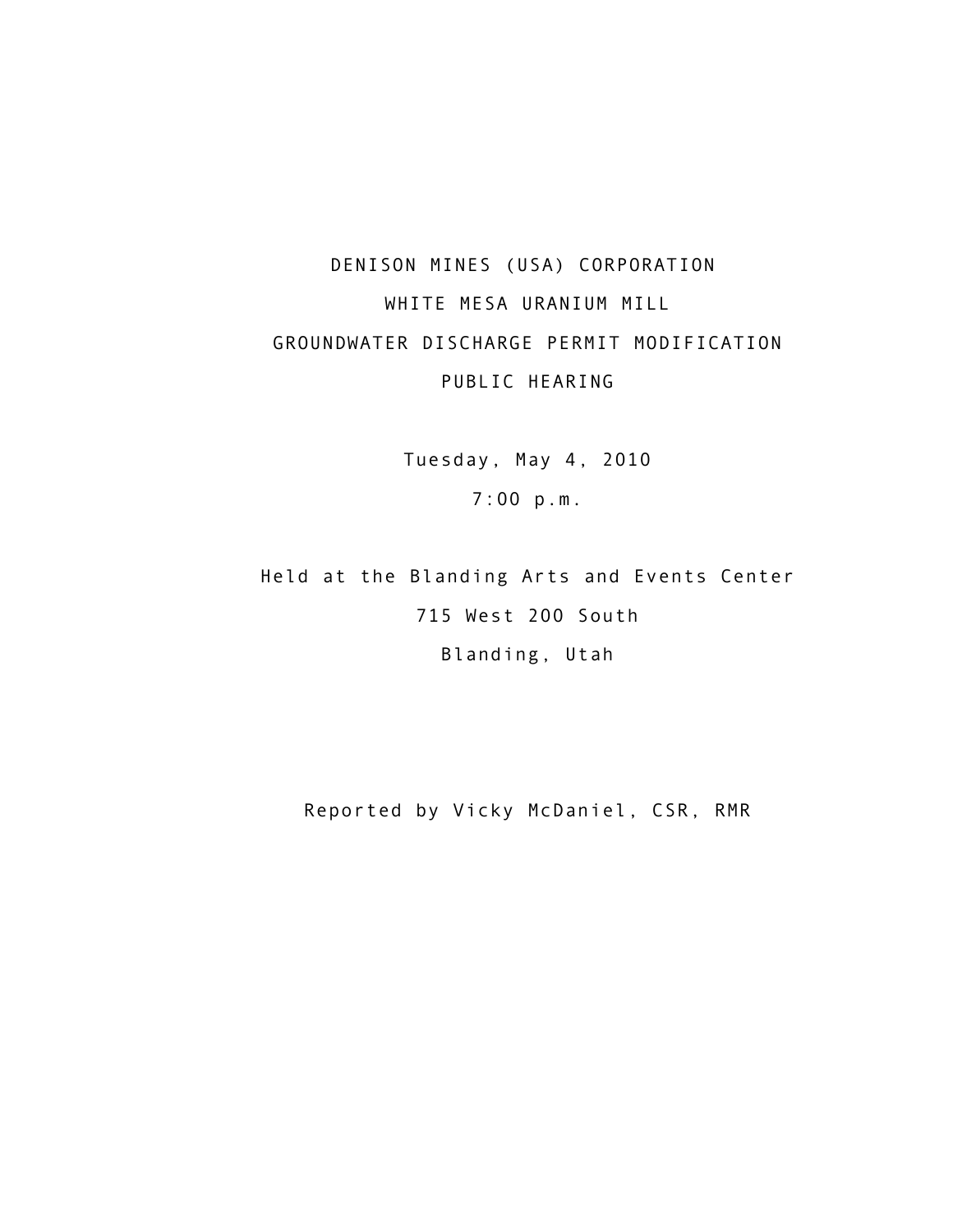| $\mathbf 1$    | FOR THE UTAH DIVISION OF RADIATION CONTROL:                         |
|----------------|---------------------------------------------------------------------|
| $\overline{2}$ | Phil Goble                                                          |
| $\overline{3}$ | Department of Environmental Quality<br>168 North 1950 West<br>84144 |
| $\overline{4}$ | Salt Lake City, Utah<br>Tel: (801) 536-4250<br>Fax: (801) 533-4097  |
| 5              | pgoble@utah.gov                                                     |
| $\mathsf 6$    |                                                                     |
| $\overline{7}$ |                                                                     |
| 8              |                                                                     |
| 9              |                                                                     |
| $10\,$         |                                                                     |
| $11\,$         |                                                                     |
| 12             |                                                                     |
| 13             |                                                                     |
| 14             |                                                                     |
| 15             |                                                                     |
| 16             |                                                                     |
| $17\,$         |                                                                     |
| 18             |                                                                     |
| 19             |                                                                     |
| 20             |                                                                     |
| 21             |                                                                     |
| $22$           |                                                                     |
| 23             |                                                                     |
| 24             |                                                                     |
| 25             |                                                                     |
|                |                                                                     |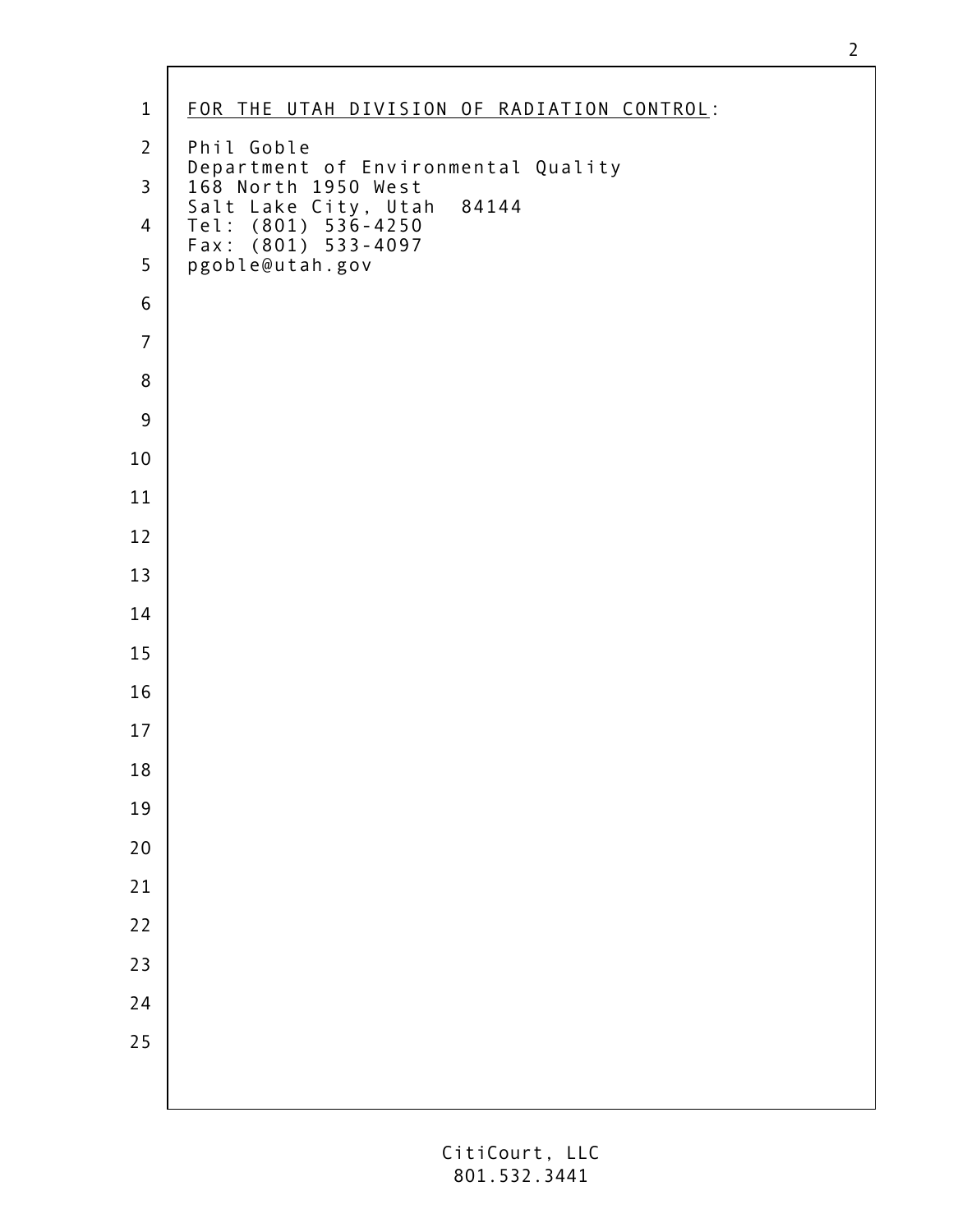| $\mathbf{1}$   | P R O C E E D I N G S                                 |
|----------------|-------------------------------------------------------|
| $\overline{2}$ |                                                       |
| $\overline{3}$ | MR. GOBLE: Okay, it's seven o'clock and               |
| 4              | I'll go ahead and get started.                        |
| 5              | My name is Phil Goble. I'm with the                   |
| 6              | Division of Radiation Control, and today I have       |
| $\overline{7}$ | Mr. David Rupp assisting me. We're here to take       |
| 8              | public comment regarding the proposed changes for the |
| 9              | White Mesa Mill permit and also license amendment.    |
| 10             | The way this will work today is, I'll go              |
| 11             | ahead and make a brief statement, then I will open    |
| 12             | the time over to you to speak.                        |
| 13             | The way we've set it up, and you saw our              |
| 14             | public notice, is because we have two different       |
| 15             | documents we're talking about today, the license and  |
| 16             | also the permit. We're going to set it up so we'll    |
| 17             | talk about the license first and then we'll talk      |
| 18             | about the permit. So from seven to eight we'll talk   |
| 19             | about the license, eight to nine we'll talk about the |
| 20             | permit. There may be some people who only want to     |
| 21             | make comment on one of them, so we'll give them an    |
| 22             | opportunity to let me know now, and if they would     |
| 23             | like to leave, they can leave, so they don't have to  |
| 24             | stay for the whole time. But if you want to stay for  |
| 25             | the whole time, that's fine.                          |

 $\mathsf{r}$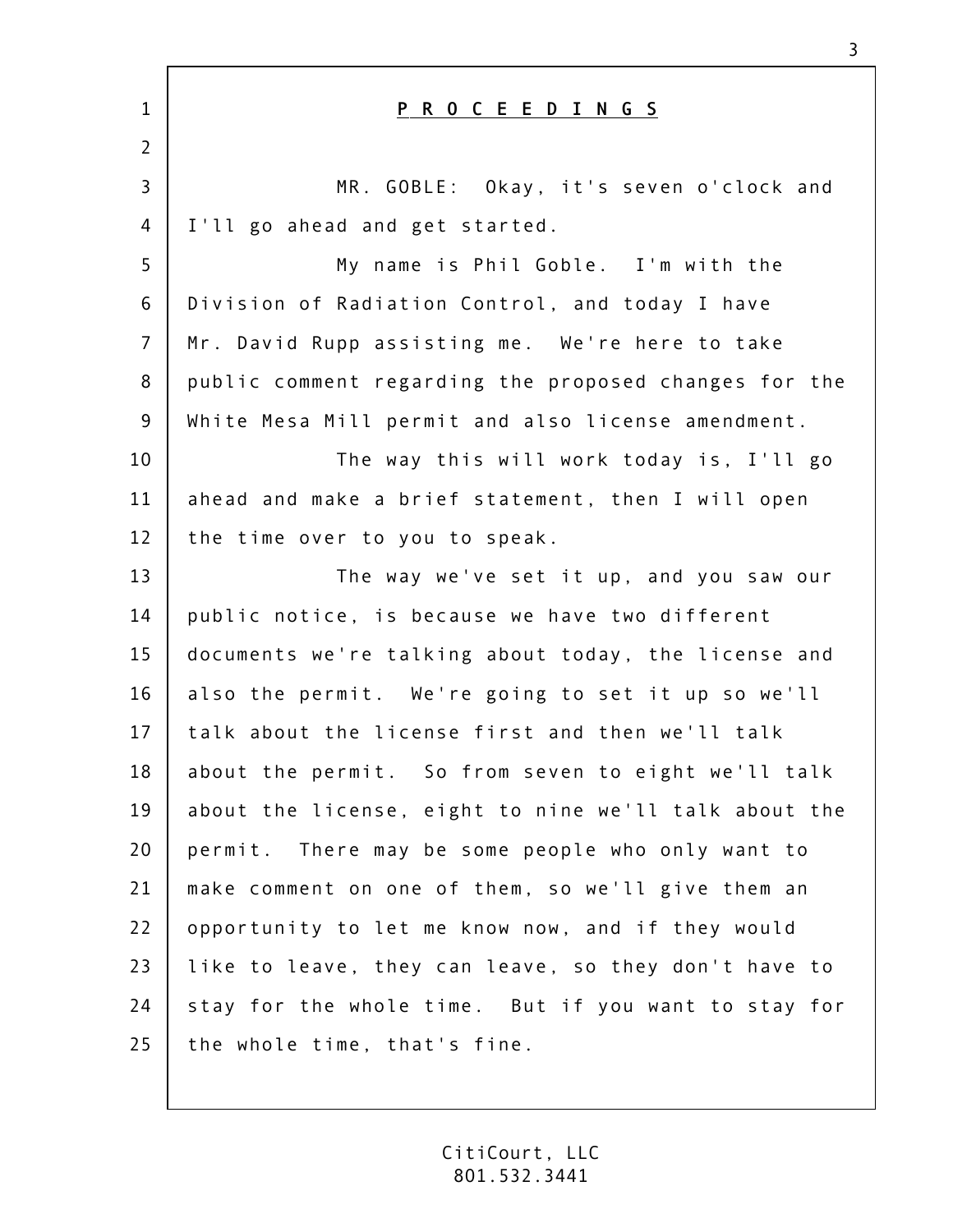| $\mathbf{1}$   | The way this is going to work is, I'll                |
|----------------|-------------------------------------------------------|
| $\overline{2}$ | give each and every person a chance to talk. You'll   |
| $\mathsf{3}$   | have five minutes to speak. Everyone gets an          |
| 4              | opportunity to speak. We have seven people to talk    |
| 5              | right now. And then at the end of your five minutes,  |
| 6              | what we'll do is -- actually, after four minutes      |
| $\overline{7}$ | we'll say "one minute" to give you a warning, and     |
| 8              | then we'll say "time." And then we'll need you to     |
| $\overline{9}$ | stop your public comment, and the next person gets    |
| 10             | the opportunity.                                      |
| 11             | At the end of the public comment, after               |
| 12             | everyone has had a chance, those who still have more  |
| 13             | to say will get the opportunity to speak again. So    |
| 14             | we want to hear everyone if they have anything to     |
| 15             | say.                                                  |
| 16             | Also, the public comment period actually              |
| 17             | doesn't close till this next Monday, on May the 10th. |
| 18             | So if you don't say everything you'd like to say and  |
| 19             | you forget about it, you still have the opportunity   |
| 20             | to make public comment. And you can submit that to    |
| 21             | me either by e-mail, which is pgoble@utah.gov, or you |
| 22             | can also mail that to us. Our address can be found    |
| 23             | on our website, which is radiationcontrol.utah.gov.   |
| 24             | So what I'd like to do now is, I'm going              |
| 25             | to look at the list, and I want to determine who is   |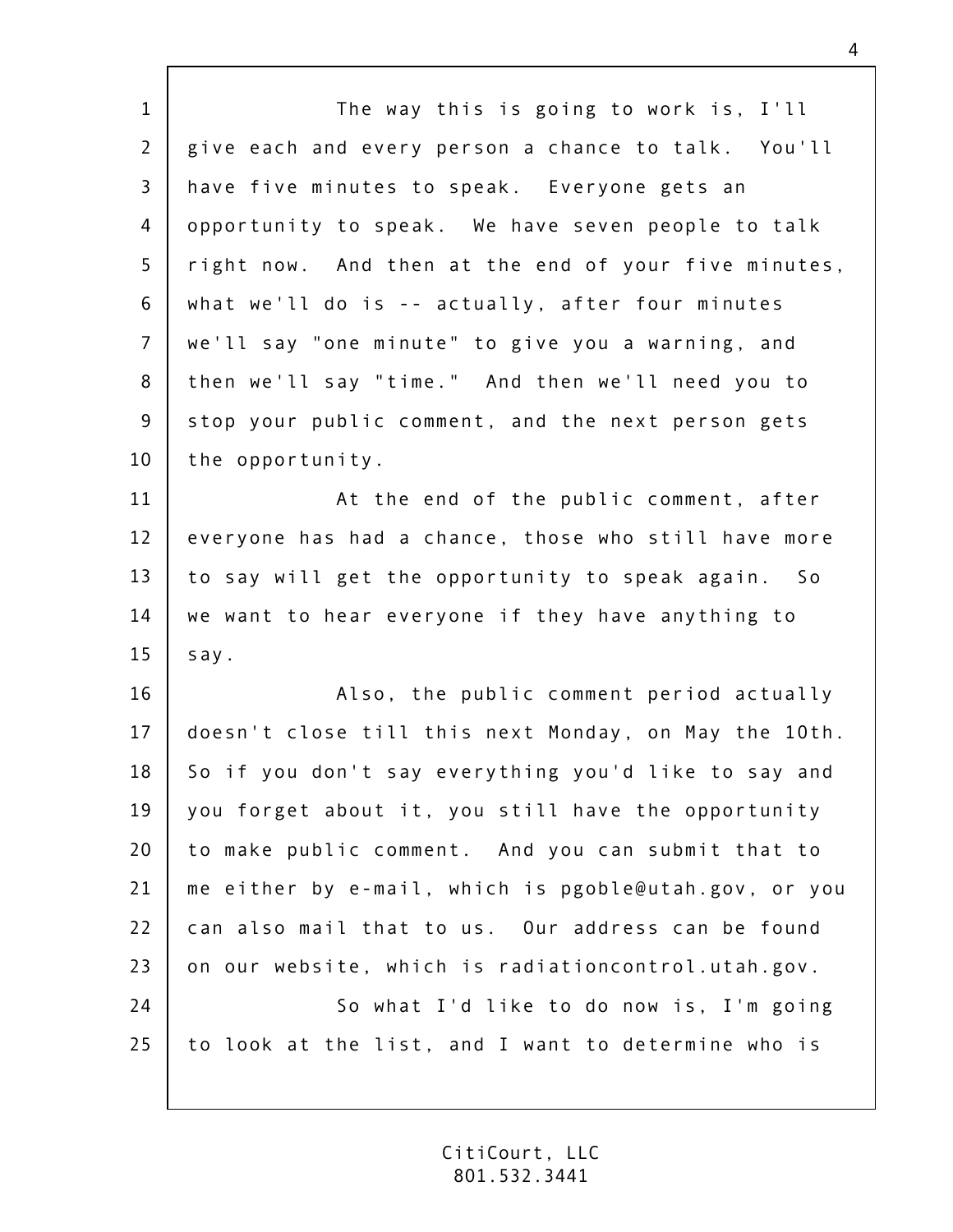1 2 3 4 5 6 7 8 9 10 11 12 13 14 15 16 17 18 19 20 21 22 23  $74$ 25 going to speak just on the license, who on the permit, or who's going to speak on both. So it looks like the first person here -- well, he actually says he's unsure if he wants to make a comment or not, is Steve Hancock. Do you want to make a comment? MR. HANCOCK: I'm still not sure. MR. GOBLE: Okay, we'll put you at the end. The next person I have here is Bradley Angel. MR. ANGEL: I'll just make one comment addressing both. MR. GOBLE: Okay. That sounds fine. So you'll do both. Okay. Next we have Toni Turk. Do you want to do just the license or the permit, or both? Or are you just making a general statement? MR. TURK: Just a general statement. MR. GOBLE: Okay. All right. And Mr. Chris Webb? MR. WEBB: One comment. MR. GOBLE: Okay. And Ms. Fields? MS. FIELDS: On both. MR. GOBLE: Both. And Mr. Lyman? MR. LYMAN: Both. MR. GOBLE: Both. Okay. Well, what I'll do first is, I'll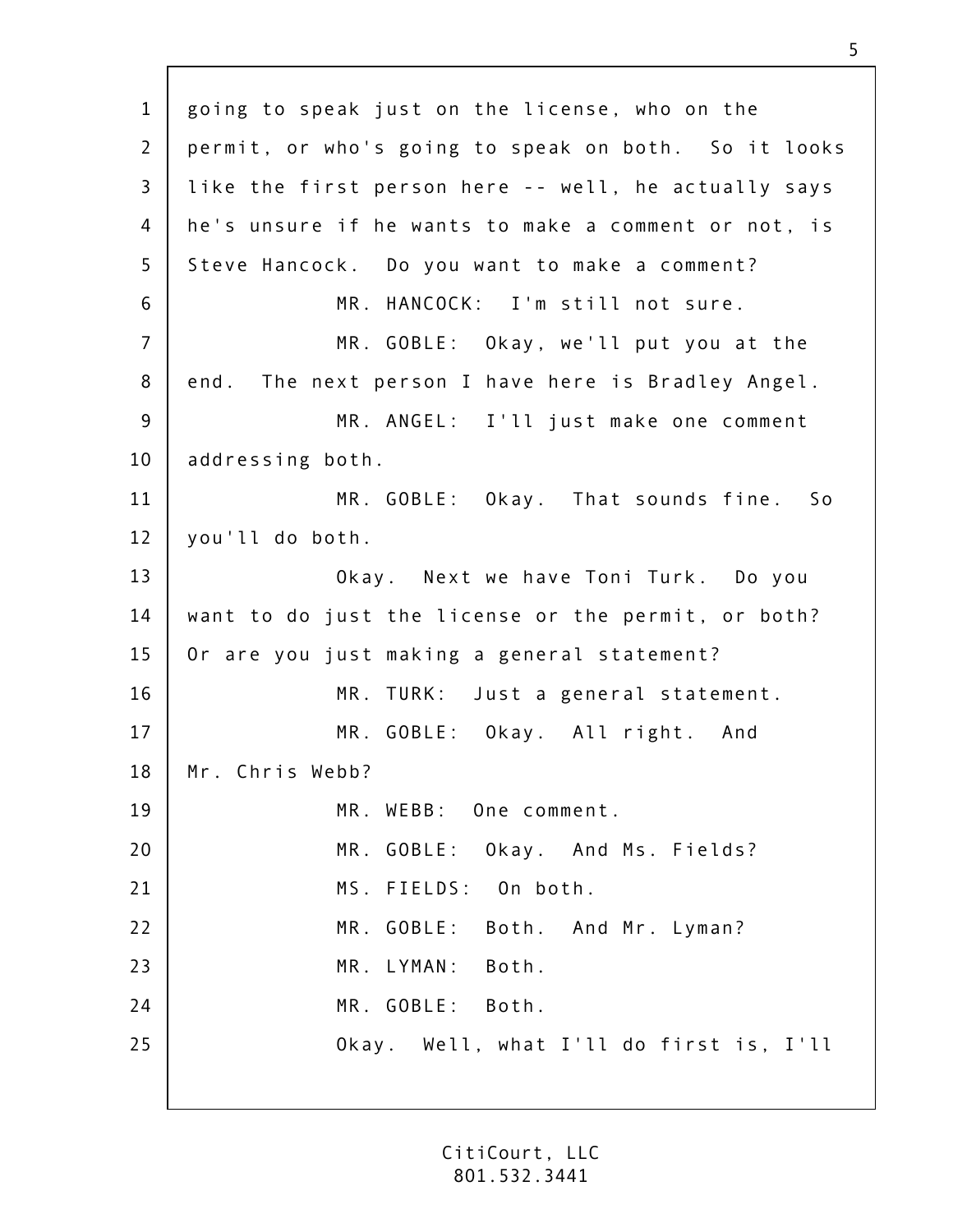| $\mathbf{1}$   | just tell you, I guess, what some of the changes are  |
|----------------|-------------------------------------------------------|
| $\overline{2}$ | for the permit and the license, and then we'll go     |
| $\overline{3}$ | ahead and open up the public comment. And it looks    |
| 4              | like the first person to speak will be Mr. Angel.     |
| 5              | I'll let you know when that time has come.            |
| 6              | So since we're going to be talking about              |
| $\overline{7}$ | the license first, now, the big thing here is Denison |
| 8              | Mines have proposed to make a new tailings cell,      |
| $\overline{9}$ | Tailings Cell 4B. That is the reason for having this  |
| 10             | public meeting today. Some of the changes or          |
| 11             | additions to the license include the submittal of an  |
| 12             | updated Reclamation Plan and specifications for       |
| 13             | approval to include Tailings Cell 4B, changes in      |
| 14             | tailings cell wastewater freeboard requirements, the  |
| 15             | submittal for approval for written Standard Operating |
| 16             | Procedures, and improvements for content for the      |
| 17             | Annual Technical Evaluation Report.                   |
| 18             | And then regarding the permit, we have an             |
| 19             | addition of a definition for engineering design       |
| 20             | standards for the new Tailings Cell 4B, definition of |
| 21             | BAT performance standards for Tailings Cell 4B,       |
| 22             | installation of at least three new monitoring wells   |
| 23             | hydraulically downgradient of Tailings Cell 4B, the   |
| 24             | submittal of an updated BAT monitoring plan for cell  |
| 25             | 4B, the submittal of an additional hydrogeologic      |
|                |                                                       |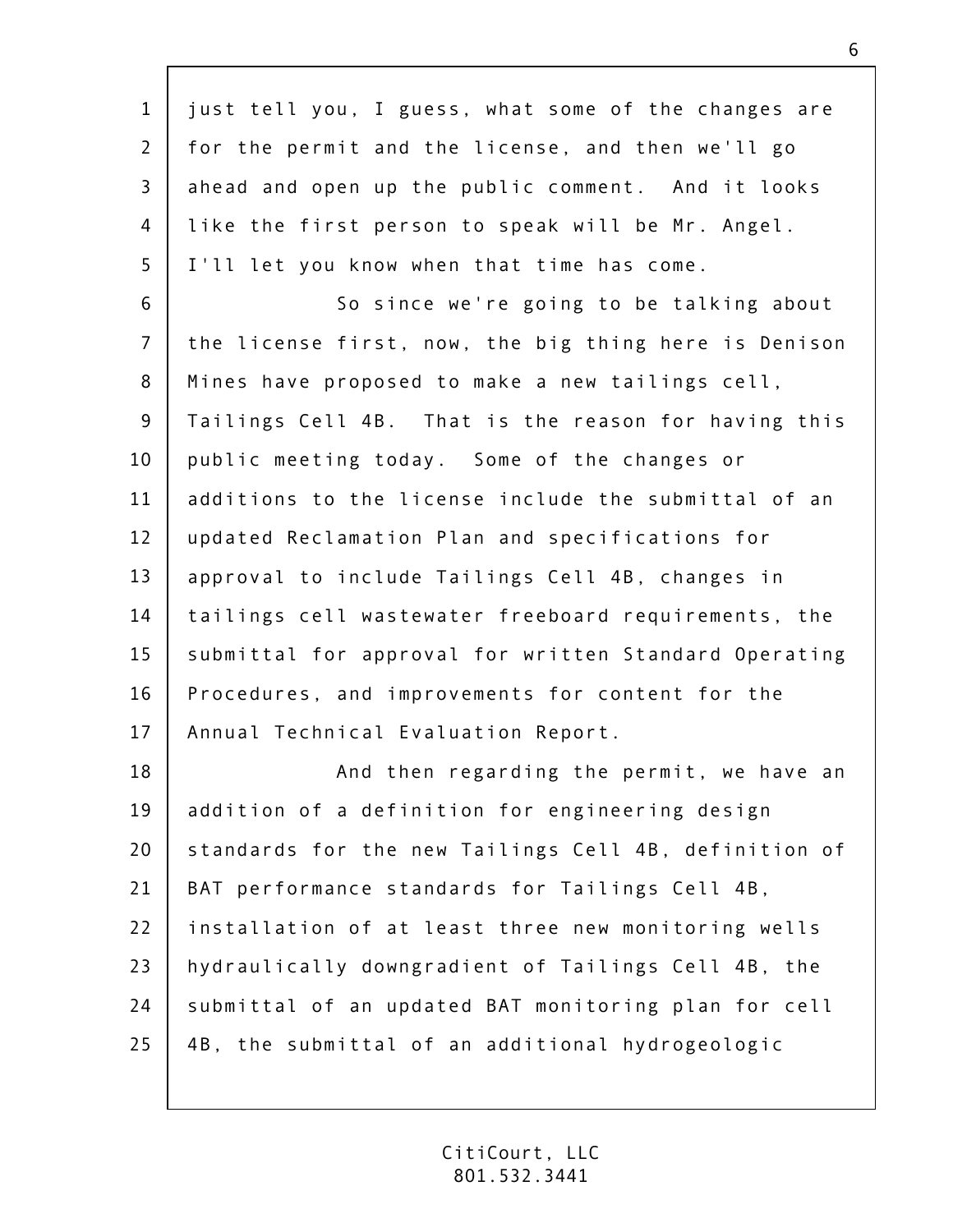1 2 3 4 5 6 7 8 9 10 11 12 13 14 15 16 17 18 19 20 21 22 23  $74$ 25 investigation report of nearby seeps and Ruin Spring, and the submittal of an engineering as-built report regarding Cell 4B. So, do we have anyone else who's making public comment? We have one more? Can you bring that to me, please. MR. RUPP: Sure. Actually, not. Actually, it's a question. Maybe. It's a maybe. MR. GOBLE: Okay. Mr. Taylor Lyman, you have a question mark here. Are you wanting to make comment? MR. T. LYMAN: We'll see. MR. GOBLE: Okay. Well, we can wait until the end and I can ask you. All right. Now, like I said, the first person who will make public comment will be Mr. Bradley Angel. And like I said, what we'll do is we'll give you five minutes, you'll hear a one-minute warning, and then we'll tell you "time." Then you also have the opportunity to give your comment again. So let's turn this over to Mr. Angel. MR. ANGEL: Thanks. Good evening. Again, my name is Bradley Angel, and my address is P.O. Box 1078, Moab. And I'm here as director of an organization called Green Action for Health and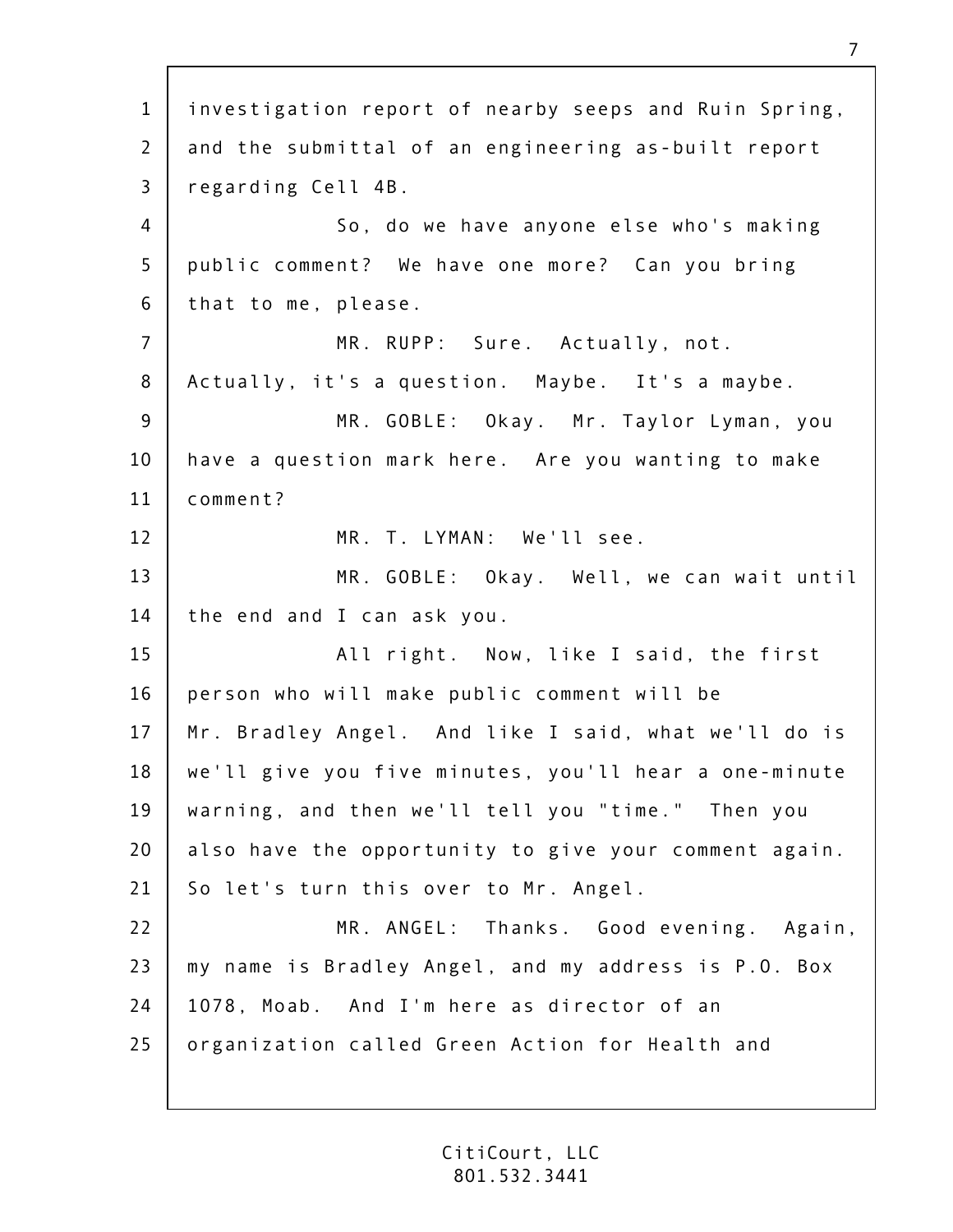| $\mathbf{1}$   | Environmental Justice and on behalf of our            |
|----------------|-------------------------------------------------------|
| $\overline{2}$ | constituents in both Grand and San Juan County        |
| $\overline{3}$ | including White Basin Ute community.                  |
| 4              | A few comments. One is that I've been                 |
| 5              | coming to hearings on this mill for a number of years |
| 6              | now, and I know it's not how your agency does this,   |
| $\overline{7}$ | but it's a problem and it's a flaw that I didn't      |
| 8              | receive notice. And unless you affirmatively sign up  |
| $\overline{9}$ | on your website on the ListServ, you don't get these  |
| 10             | notices.                                              |
| 11             | And that might be something I can do, but             |
| 12             | for people who are actually most directly affected by |
| 13             | decisions the state makes and is making around this   |
| 14             | facility, it's a big problem. Because, for example,   |
| 15             | a lot of folks at the White Basin Ute community are   |
| 16             | low income and do not have regular access to          |
| 17             | Internet. So the way the rules are set up             |
| 18             | systemically makes it a reality that most folks who   |
| 19             | are most affected have no idea this meeting is even   |
| 20             | happening, and I think that's a real problem. And     |
| 21             | one of the reasons it's such a big problem is that    |
| 22             | your agency and other state agencies consistently     |
| 23             | fail to assess the impacts of actual ones that are    |
| 24             | documented as well as potential in the future on the  |
| 25             | health and environment and cultural resources of this |
|                |                                                       |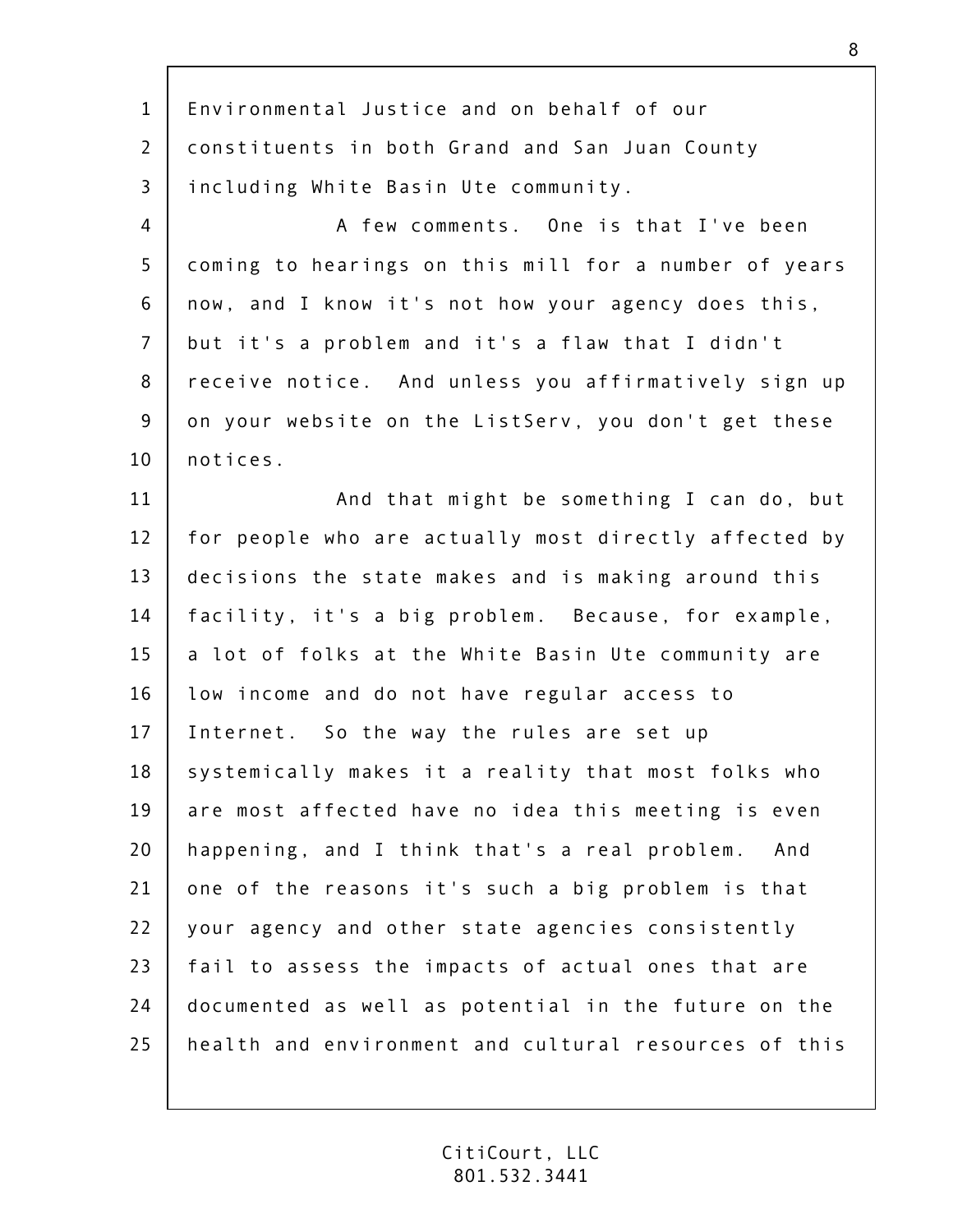1 2 3 4 5 6 7 8 9 10 11 12 13 14 15 16 17 18 19 20 21 22 23  $74$ 25 area. So, for example, you know, when was the last time you all assessed the yellowcake coming out of the stacks at the uranium mill? When is the last time the people of White Mesa, the actual tribal members, were informed about that? I don't know if that ever happened. For the discussion and issues before us today, in particular we are very concerned and opposed to this new construction that's proposed because, once again, with the blessing of the State of Utah, the company is destroying ceremonial, potential ceremonial but certainly culturally significant sites that are well documented, that, just as you at the state, the people in this audience would not want or churches and temples desecrated, this once again with the state blessings is what's happening. We think not only is that unethical and immoral, we also think it's illegal. And it doesn't matter from our perspective if it's happening on private land, because it's happening courtesy of state permits. The State of Utah has an obligation. You are making consideration under federal rules. You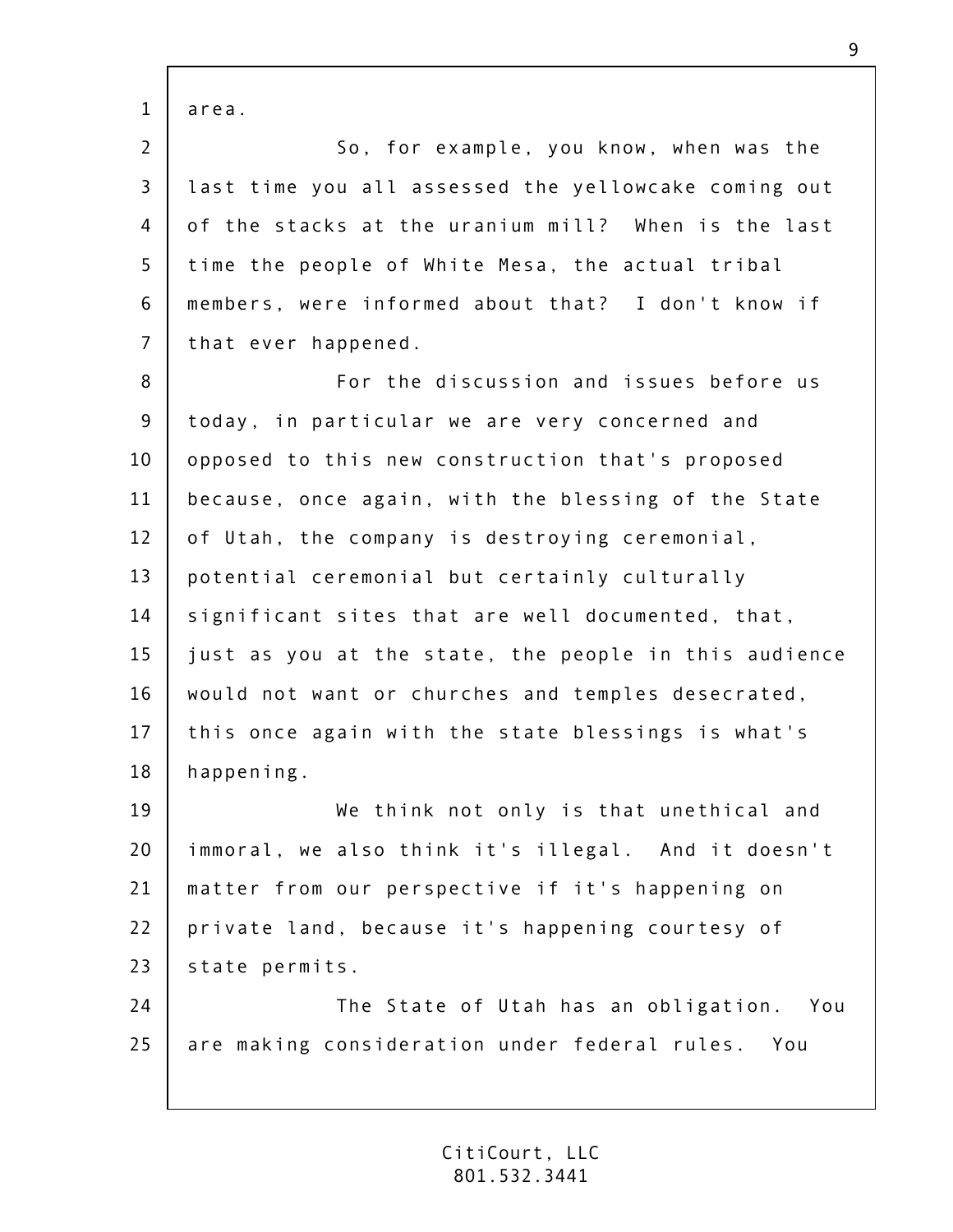1 2 3 4 5 6 7 8 9 10 11 12 13 14 15 16 17 18 19 20 21 22 23  $74$ 25 have delegated authority from the federal government to run this program. And I would venture to guess that the Division of Radiation Control receives some other additional types of benefits, maybe financial benefits, such as grant program or other support from the federal government. If any of that is true, which I think all of it probably is, then the state once again is violating the United States Civil Rights Act, Title VI. And I've raised this before, and it's completely ignored by the state. As a recipient of federal funding, you are prohibited from taking any actions that would have discriminatory or disproportionate impact on low income people of color, like the White Mesa Ute people. It's illegal. MR. RUPP: One minute. MR. ANGEL: And the desecration and absolute destruction of ancient sites that could involve burials that are certainly culturally significant, not just some ancient artifact for a museum; they're part of the living culture of the people here. And your agency, by the decisions you've made in the past and by the one I believe you're planning on approving, which you should not,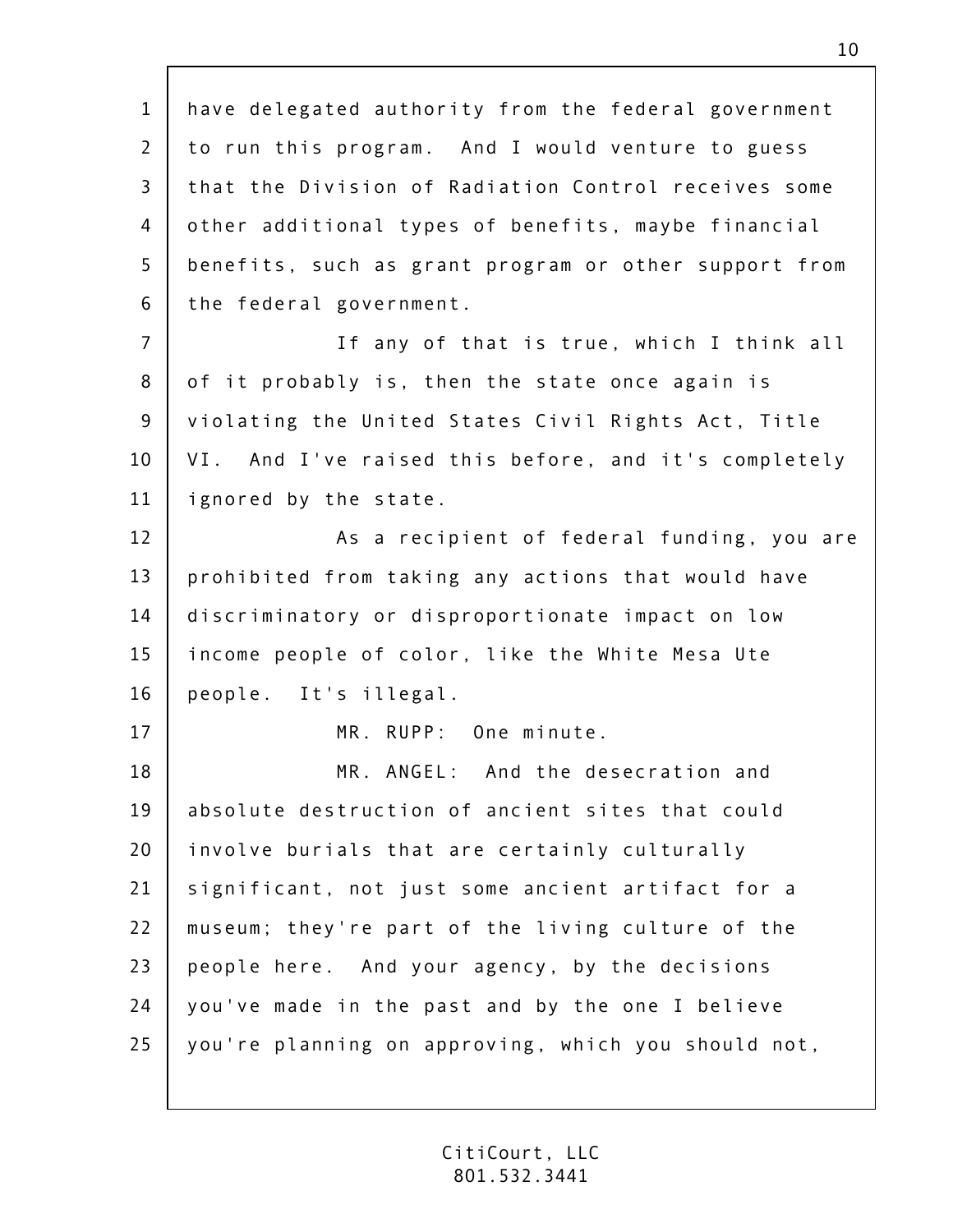1 2 3 4 5 6 7 8 9 10 11 12 13 14 15 16 17 18 19 20 21 22 23  $74$ 25 would not only help desecrate these sites, continue to devastate the culture of the native peoples of this area, and we believe violate the Civil Rights Act. So we really want you to take a look at that before any decisions are made. Thank you. MR. GOBLE: Mr. Angel, did you want to reserve any time for later? MR. ANGEL: No. Thank you. MR. GOBLE: All right. Our next person will be a Mr. Toni Turk. MR. TURK: Thank you. I appreciate the opportunity to address this body. I'd like to introduce myself. I'm the mayor of Blanding, and I would like to respond to some of Mr. Angel's comments. Since he is from Moab, he may not be, you know, as informed about the communications and the processes that occur here as someone that is local. I would point out that White Mesa, Inc. is a major employer of the White Mesa Ute community and works in collaboration with Denison Mines for that employment. The other part to that is that Cleo Bradford, who has worked very closely with the White Mesa Utes, is very computer literate and is able to receive and disperse all communications that pertain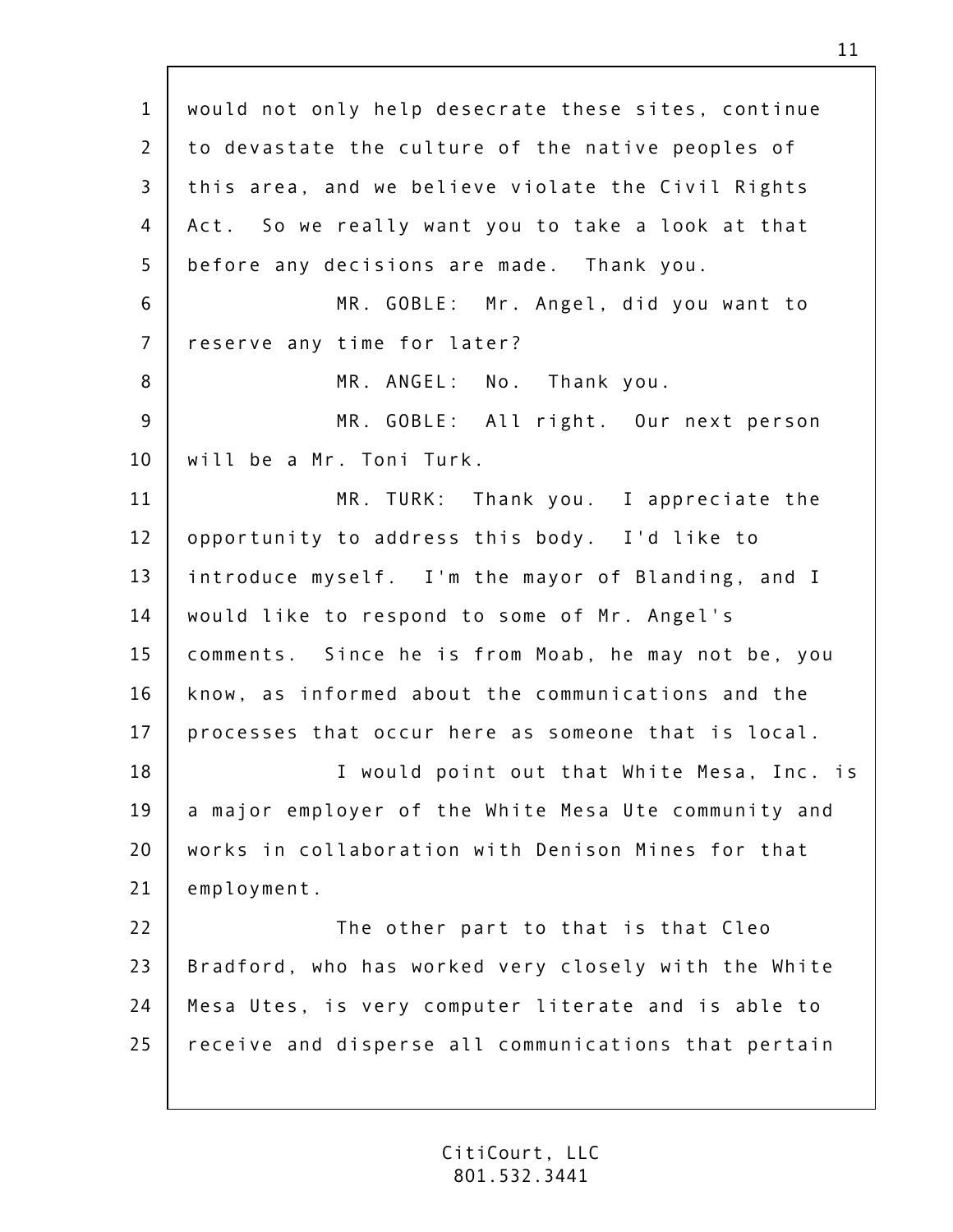| $\mathbf{1}$   | to that community and, to my knowledge, does that.    |
|----------------|-------------------------------------------------------|
| 2              | In fact, they have a Ute meeting house just close to  |
| 3              | this facility.                                        |
| 4              | The other is, at Rotary Club recently we              |
| 5              | had a detailed presentation of the archeological      |
| 6              | recovery of knowledge that Denison Mines has funded,  |
| $\overline{7}$ | and that has added significantly to the database of   |
| 8              | understanding of the cultures that have lived here    |
| 9              | anciently. And all of those artifacts that are        |
| 10             | recovered and recovered according to archeological    |
| 11             | procedure are made available for further research at  |
| 12             | the Edge of the Cedars Museum.                        |
| 13             | Now, I would like to address the plans for            |
| 14             | this expansion of the new cell and express confidence |
| 15             | in the science that the White Mesa management,        |
| 16             | Denison Mines, their oversight that they have         |
| 17             | exercised. If there was something that was going to   |
| 18             | be going on ten miles from this community that was a  |
| 19             | threat to this community, Blanding City would be the  |
| 20             | first in line to be concerned. But we do have         |
| 21             | confidence that they are professional and that good   |
| 22             | science is going forward. And there is a place for    |
| 23             | regulatory oversight, and that is to ensure that      |
| 24             | those processes are appropriate and timely and that   |
| 25             | the necessary adjustments are made as adjustments are |
|                |                                                       |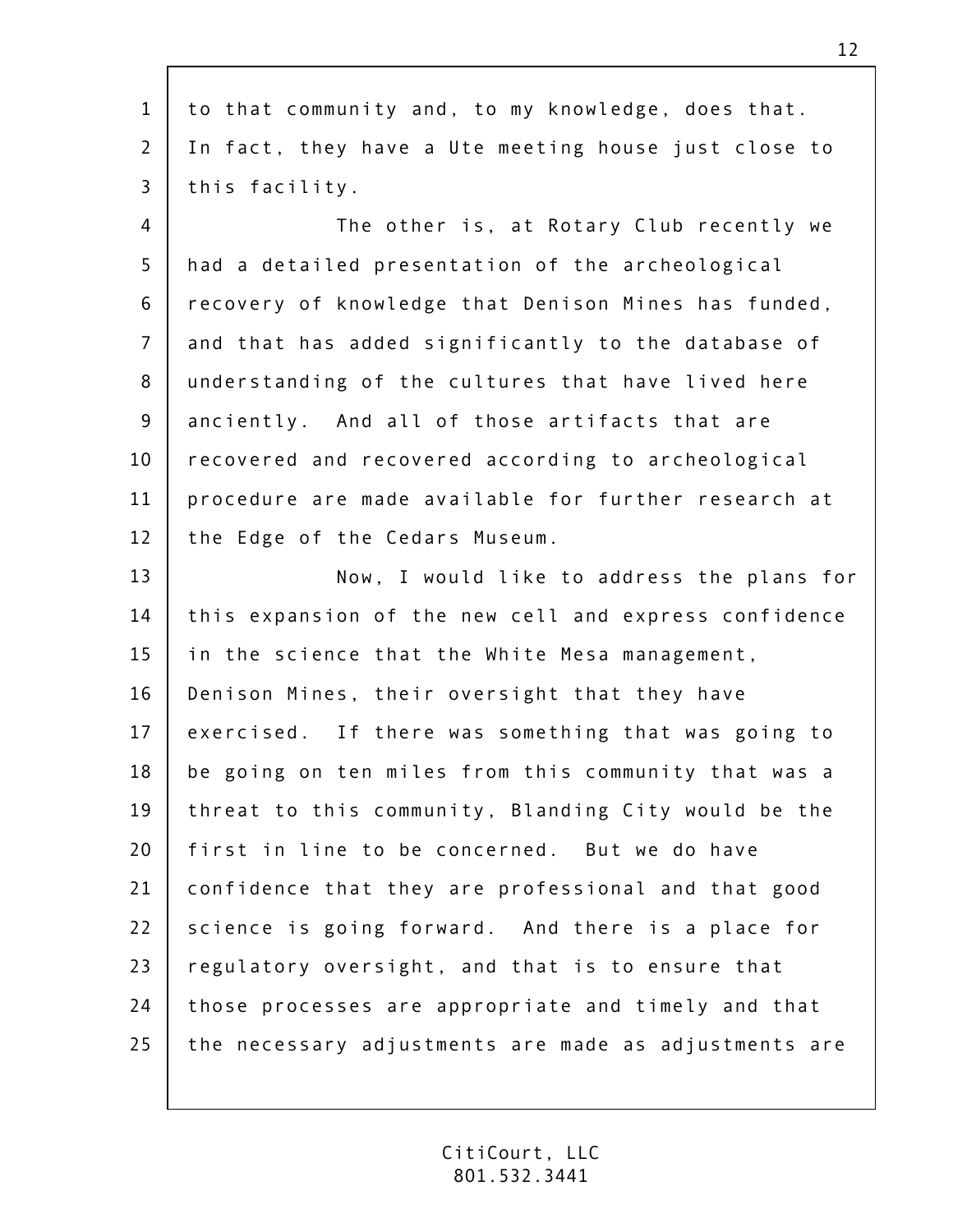1 seen to be needed.

| $\overline{2}$ | I would like to point out that San Juan                |
|----------------|--------------------------------------------------------|
| $\mathsf{3}$   | County is the most impoverished county in the state    |
| 4              | of Utah. By some reckoning, it's somewhere between     |
| 5              | the 8th and the 15th most impoverished county in the   |
| 6              | United States. And to not support one of the main      |
| $\overline{7}$ | economic engines that support this economy and         |
| 8              | support a large portion of our indigenous peoples and  |
| 9              | their livelihoods I think would be shortsighted.<br>It |
| 10             | certainly would fall short of being concerned for the  |
| 11             | life, liberty, pursuit of happiness of our population  |
| 12             | that reside here.                                      |
| 13             | And I would express the opinion that                   |
| 14             | Denison Mines is good for our community, it's good     |
| 15             | for our area, and we have every confidence that they   |
| 16             | are being good neighbors and that they are being good  |
| 17             | contributors to our economy.                           |
| 18             | Those are my thoughts.                                 |
| 19             | MR. GOBLE: All right. Thank you,                       |
| 20             | Mr. Turk. Our next person that wanted to speak is      |
| 21             | Mr. Chris Webb.                                        |
| 22             | MR. WEBB: Hello. My name is Chris Webb.                |
| 23             | I am the Blanding city manager.                        |
| 24             | I have been associated with the mill most              |
| 25             | of my life growing up here in Blanding. In fact, I     |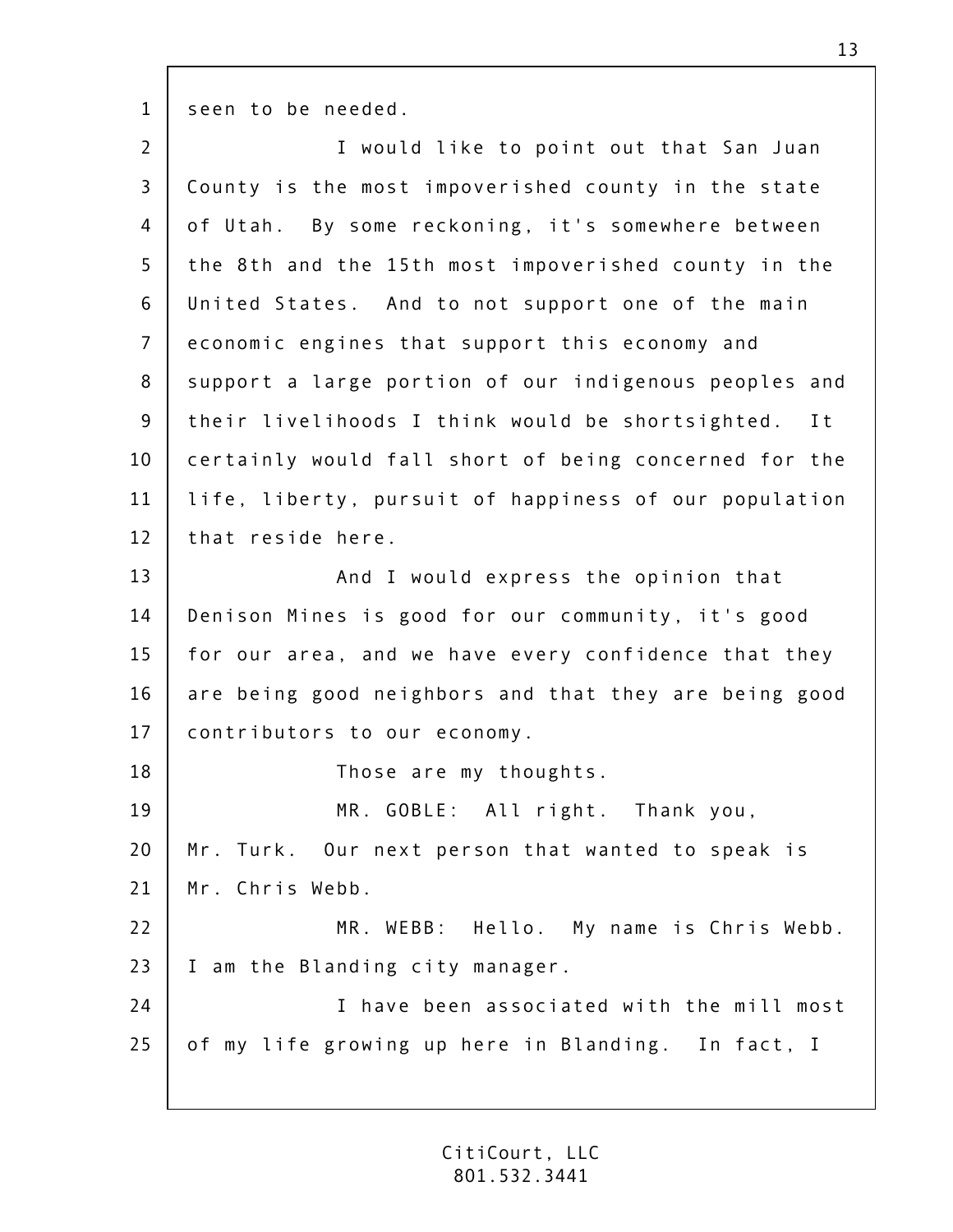1 2 3 4 5 6 7 8 9 10 11 12 13 14 15 16 17 18 19 20 21 22 23  $74$ 25 was involved in the construction of the mill, though at that time was not aware at what point I might get involved or be involved with the mill and their operations there. As I started my job as the Blanding City manager 14 years ago, the mill operations have been up and down. They've been able to propose different actions out there again to continue to see the further viability of the operations there. As those things have happened, it's raised questions in the minds not only of Blanding citizens but of other people around in the region. And a lot of people get very, very emotionally involved in these things, saying, listen, we love the area, we love the surroundings, and we're worried, what's this going to do to us. And we can't get too caught up emotionally. We have to rely on the sciences and we have to get involved. For those reasons, as a community we approached the NRC and said, okay, tell us what's real. We need to know if there is a health and life safety threat here. We need to know if there is a problem. Because again, as our mayor has just stated previously, we'll be the first to step in line. Because the health and life safety of our citizens is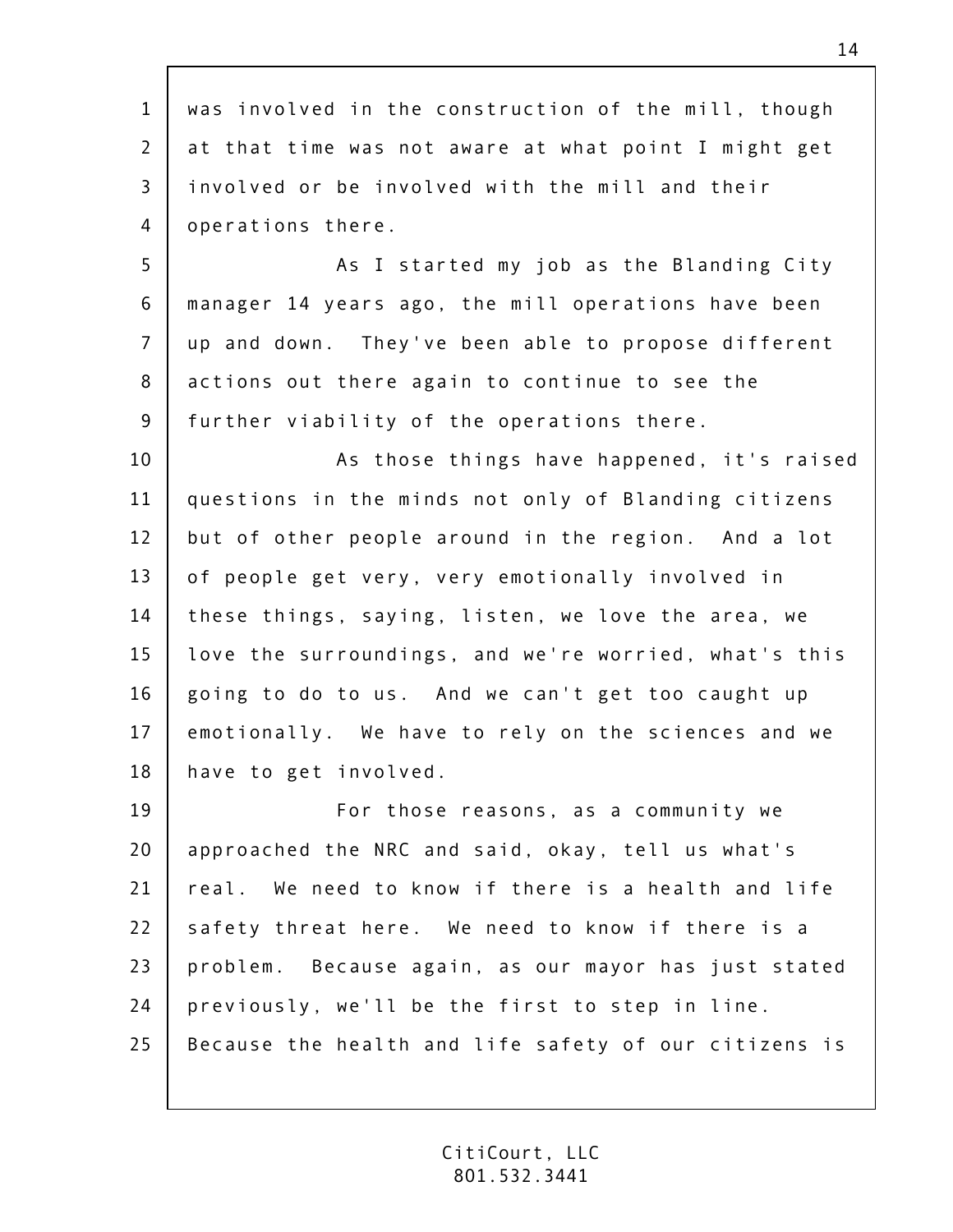| $\mathbf{1}$   | more important than any economic development,         |
|----------------|-------------------------------------------------------|
| $\overline{2}$ | obviously; although, again, that's an important part  |
| $\overline{3}$ | of a community if it can be done right.               |
| 4              | So meeting with them and having the                   |
| 5              | sciences explained to us and what's happening and how |
| 6              | those protections are in place and what needs to      |
| $\overline{7}$ | happen, it was amazing. It was absolutely amazing to  |
| 8              | find out the things that have to be done and all the  |
| $\overline{9}$ | regulations in place to ensure public safety.         |
| 10             | The State of Utah, Blanding City, San Juan            |
| 11             | County, none of us want to see anybody hurt or        |
| 12             | damaged. And what we have found out in our            |
| 13             | experience over the many, many years now in dealing   |
| 14             | with the mill is that they are a very good steward    |
| 15             | and a very good partner and a very good community     |
| 16             | member. And if those regulations are followed to the  |
| 17             | T, all the way down to what kind of pencil you can    |
| 18             | use in making your reports and signing your names and |
| 19             | those kind of things, it's just amazing to me all the |
| 20             | regulations that you have to follow through.          |
| 21             | And as those things, the sciences and                 |
| 22             | stuff were explained to us, we became very supportive |
| 23             | of the processes and became very confident that they  |
| 24             | can continue those processes if those regulations     |
| 25             | that are set up by the scientists that run our nation |
|                |                                                       |

 $\Gamma$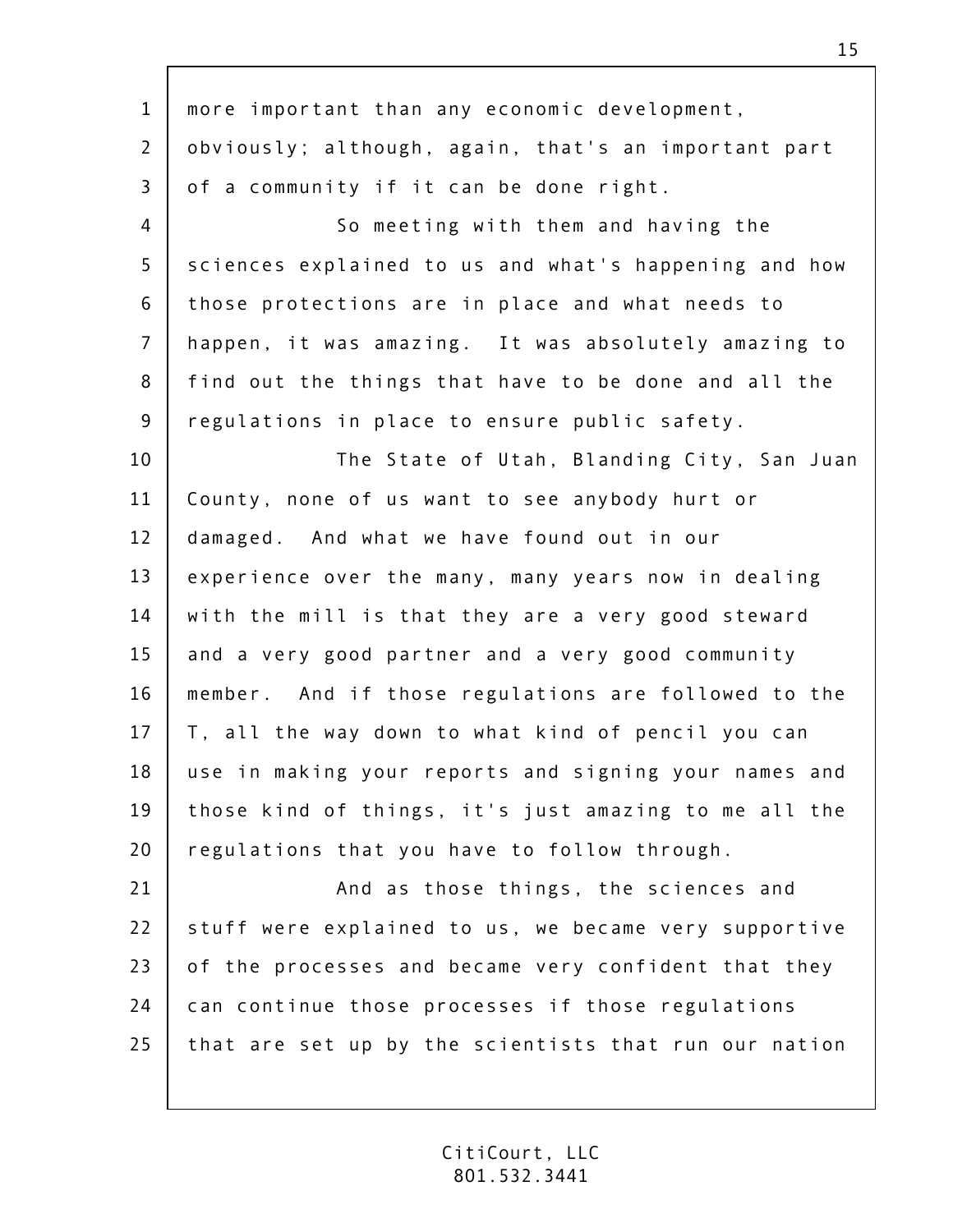1 2 3 4 5 6 7 8 9 10 11 12 13 14 15 16 17 18 19 20 21 22 23  $74$ 25 and run our state. We appreciate that. Again, emotions set aside, we support what's happening there and want to speak in favor of that. MR. GOBLE: All right. Thank you, Mr. Webb. The next person that wanted to speak is Ms. Fields. MS. FIELDS: My name is Sarah Fields, and I represent an organization named Uranium Watch in Moab, Utah. And I thank you for the opportunity to speak. I agree with the previous speakers that the regulations and the implementation of the regulations by the licensee are very important. I will be submitting some written comments, but I also have a few oral comments. First regards the archeological resources at the mill. Currently archeological excavation is taking place from either -- a few over ten archeological sites are being excavated. Most of the archeological sites on White Mesa are ancient pit houses. When the site was constructed in the late 1970's and early 1980's, there was extensive archeological excavation. Artifacts were taken. Some of those ended up at the University of Utah;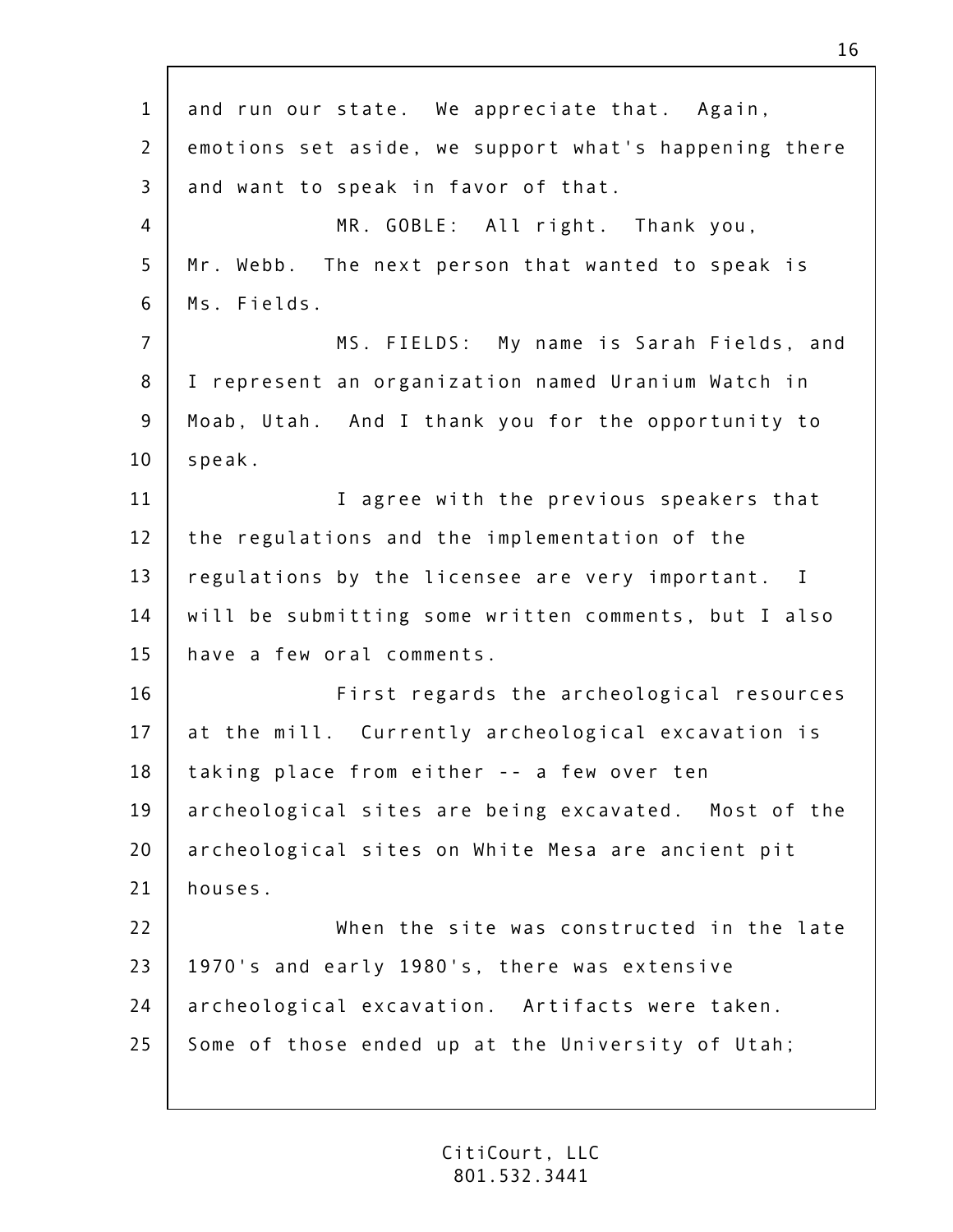1 2 3 4 5 6 7 8 9 10 11 12 13 14 15 16 17 18 19 20 21 22 23  $74$ 25 some of those ended up at Edge of the Cedars. And yet in the past 30 years, none of those artifacts have been exhibited at Edge of the Cedars, and there have been no additional studies and there have been no presentations related to that extensive archeological excavation. Although artifacts will be taken, essentially these historic, to me, incredibly beautiful and significant sites that could have been the basis for a national monument here in San Juan County, which would probably over the years have brought more economic benefit to this area, these sites will also be destroyed. They will be destroyed by the construction of the mill. So the essence of these sites will be destruction. And as the mill expands, more sites will be destroyed, because White Mesa of itself is an archeological district, and I would think that the community would have more of an interest in preserving those sites. I've talked with the NRC recently about whether Section 106 consultation was required. I have not yet gotten a response from them. They're looking into this. But I think the failure of the Division of Radiation Control and the failure of the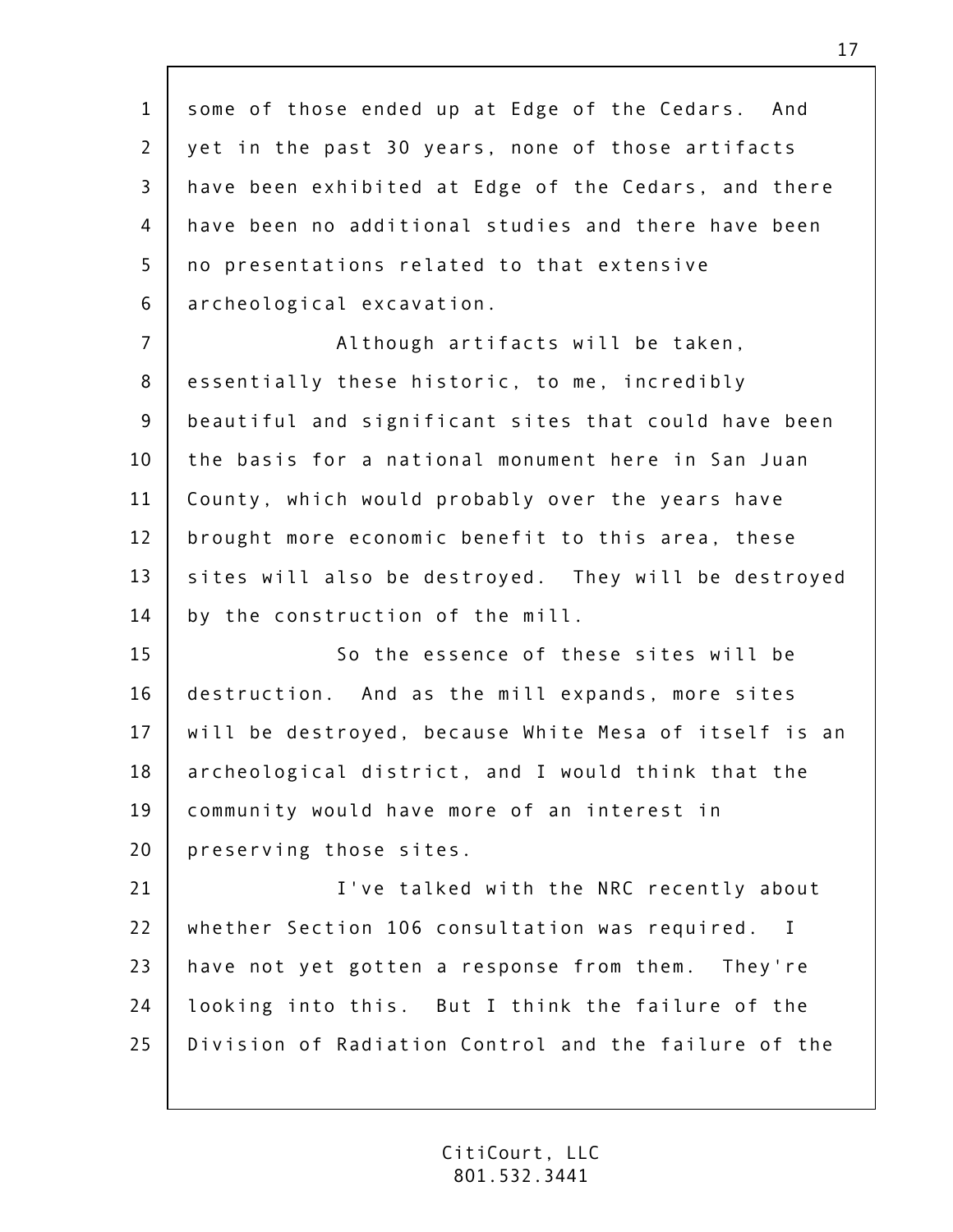1 2 3 4 5 6 7 8 9 10 11 12 13 14 15 16 17 18 19 20 21 22 23  $74$ 25 Utah Historical Society to consult with the White Mesa Ute and the Ute Mountain tribal governments and the Navajo tribal historic preservation is unacceptable, and I feel the Division of Radiation Control must consult with these entities before they approve this license amendment. Also, license condition 9.7 needs to be stricken from the license. That license condition pertains to cultural resources at the mill and refers to a memorandum of agreement between the Utah State historical preservation officer -- MR. RUPP: One minute. MS. FIELDS: -- the advisory council in historic preservation, the NRC and energy is nuclear. This MOU is totally out of date. It's from 1979, amended in 1983. It doesn't refer to the current conditions of the license, so that license condition should be reviewed and should be brought up to date. Let's see. I'll just go on what I have time for. Oh. Also, the Division of Radiation Control should make the effluent monitoring reports and any additional effluent monitoring information submitted by the licensee pursuant to license condition 11.2 available on the DRC website. You've done a really good job to make all the documents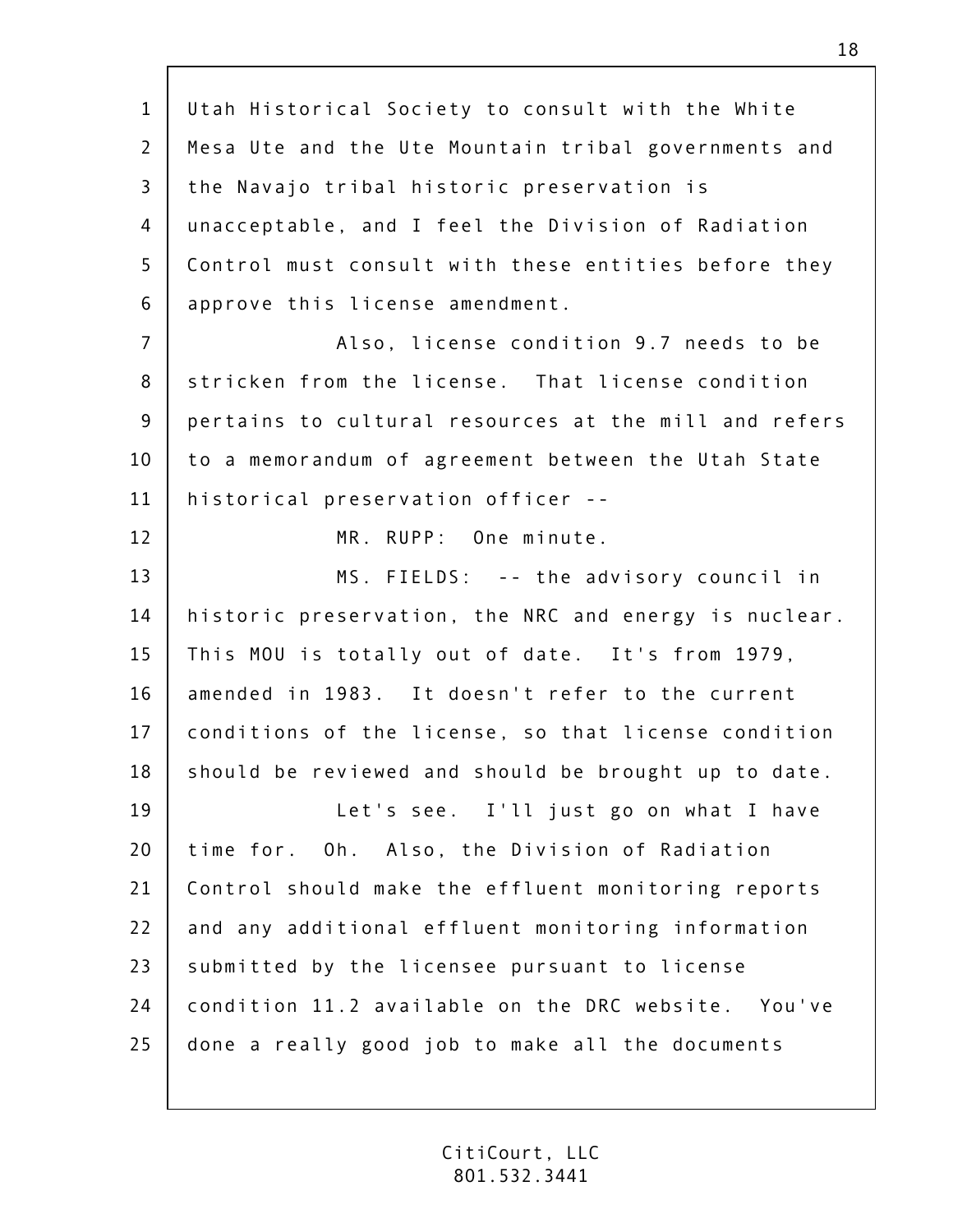1 2 3 4 5 6 7 8 9 10 11 12 13 14 15 16 17 18 19 20 21 22 23  $74$ 25 relating to this license amendment request, the cell  $4A - -$ MR. RUPP: Time's up. MS. FIELDS: -- the license available, and I commend you for that. Thank you. MR. GOBLE: Thank you, Ms. Fields. Would you like to reserve some time after everyone else has had the opportunity to speak? MS. FIELDS: Yes. MR. GOBLE: Okay. We'll go ahead and do that for you. The next who wanted to speak was Mr. Joe Lyman. MR. J. LYMAN: I kind of stumbled into finding out this meeting was happening, and I sent out an e-mail to a few people, hoping they could get here. And I'll address a thought to that a little bit later. But my impression of what's happened with the mill over the years that it's been there, I worked there for a period of time when I was younger, is that by and large they've been very responsible with what they've done. I think that Mr. Webb's comments addressed that point. I have seen at times, some of the opposition to activity of the mill have not been well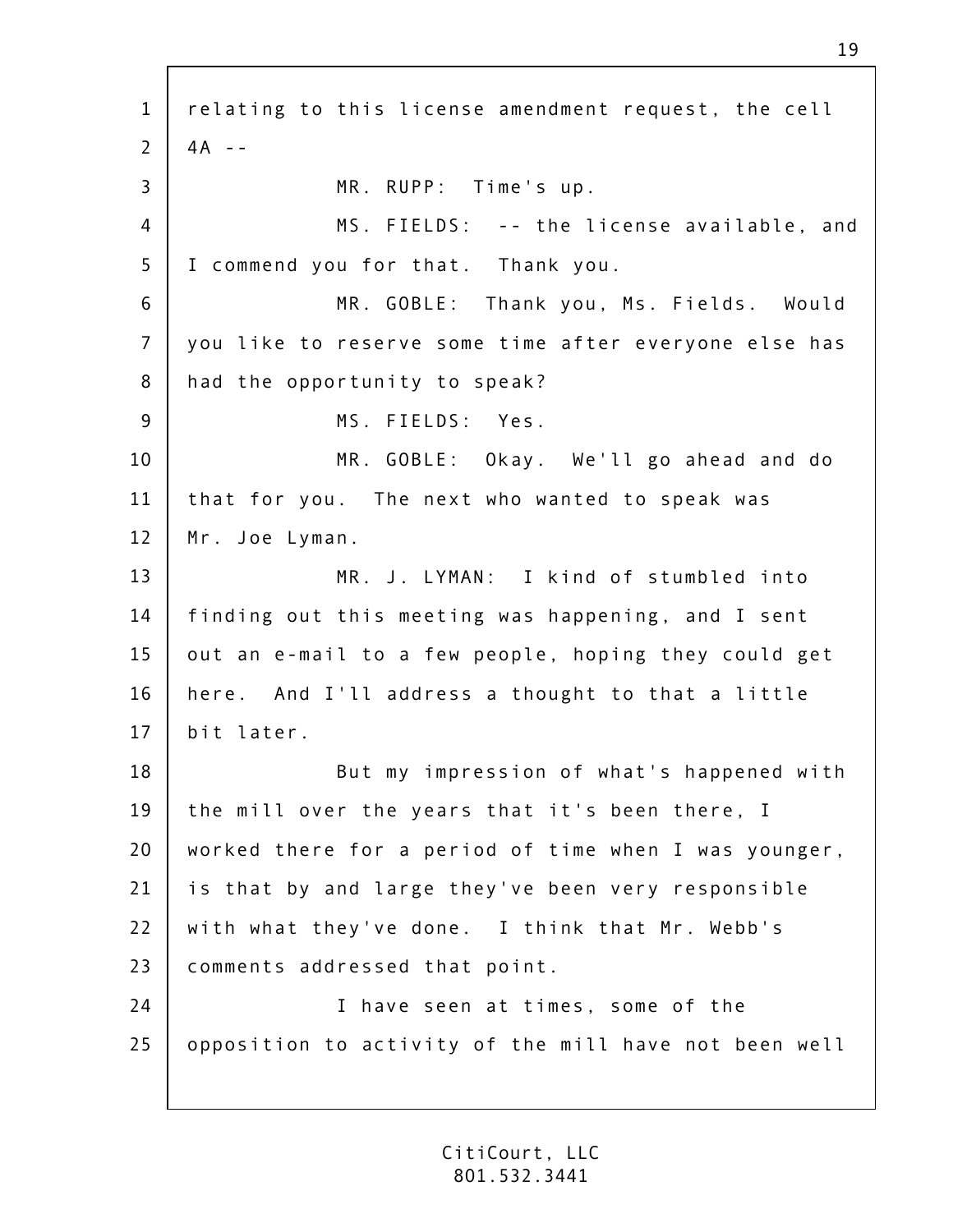| $\mathbf{1}$   | founded. Maybe some of them have, maybe some of them  |
|----------------|-------------------------------------------------------|
| $\overline{2}$ | haven't; but I know there's been some of the          |
| 3              | opposition expressed that turned out to not be        |
| 4              | particularly well founded. So I can't address what    |
| 5              | anybody is saying today. It's just been historical    |
| 6              | observation.                                          |
| $\overline{7}$ | I think the employment that they provide              |
| $\bf 8$        | is critical. As Mayor Turk illustrated, we're in an   |
| 9              | extremely depressed economy, and a lot of the         |
| 10             | employment that the mill provides is to the very      |
| 11             | people that some say we should be protecting from the |
| 12             | mill. And it could be devastating to the entire area  |
| 13             | to not have that employment and support that, which I |
| 14             | do.                                                   |
| 15             | I'm pretty sure we could probably have a              |
| 16             | roomful of people here in support of the mill, but    |
| 17             | they, like me, are businessmen who are trying to      |
| 18             | provide for themselves and provide opportunities for  |
| 19             | others to provide for their families. We're just too  |
| 20             | busy. We're trying to make this country run, and      |
| 21             | frankly, we're too busy trying to do that to spend a  |
| 22             | lot of time and energy coming to these kinds of       |
| 23             | meetings.                                             |
| 24             | And on that note, I've still got work to              |
| 25             | do tonight, so I've got to go. But I've got to think  |
|                |                                                       |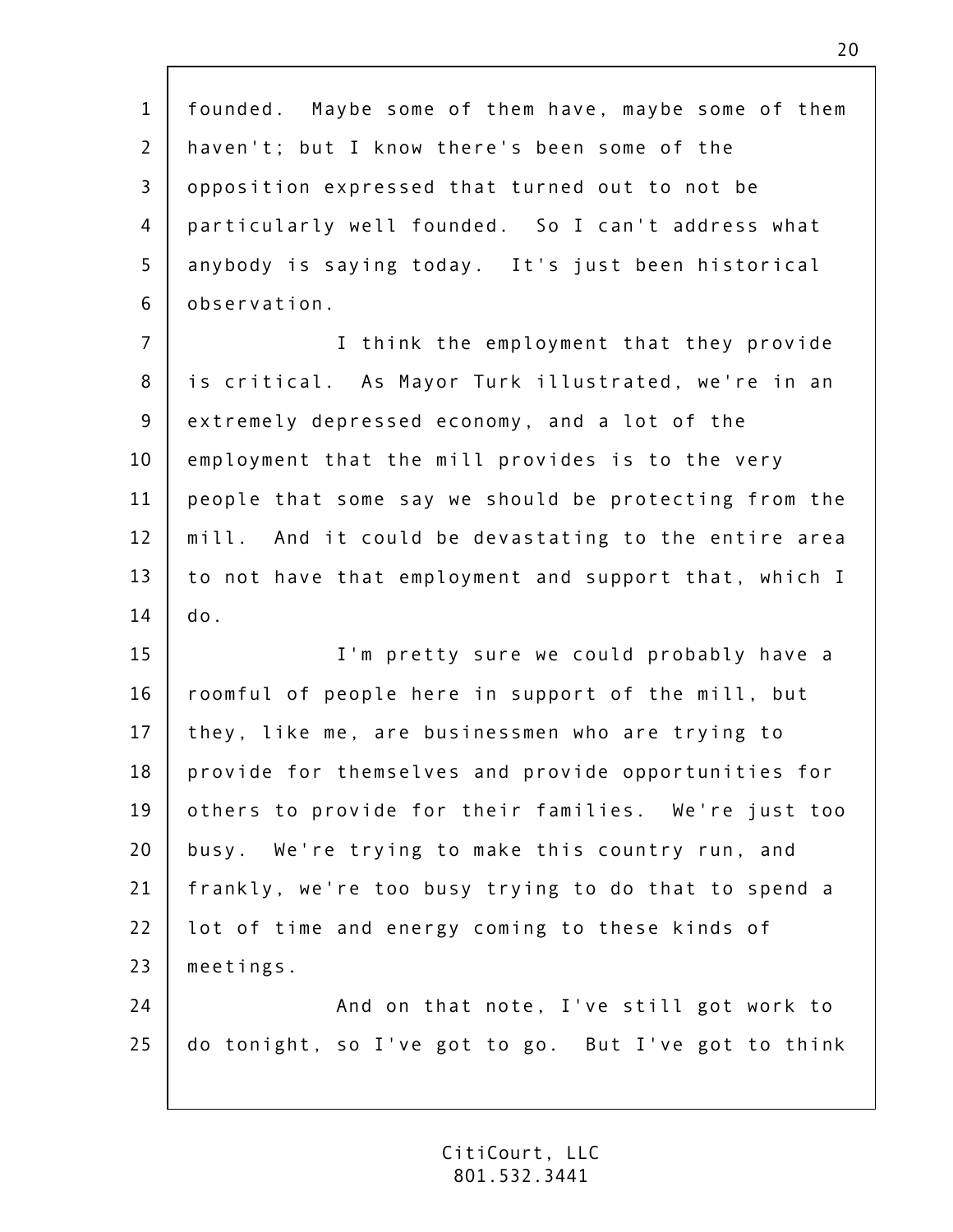| $\mathbf{1}$   | I would represent 50 people if they only had the time |
|----------------|-------------------------------------------------------|
| $\overline{2}$ | and the ability to become aware of these things to    |
| $\mathsf{3}$   | come and speak and support the mill. I think they     |
| 4              | would be here. So I support what they're trying to    |
| 5              | do. Thank you.                                        |
| 6              | MR. GOBLE: All right. Thank you,                      |
| $\overline{7}$ | Mr. Lyman.                                            |
| 8              | So the next person, we have a Mr. Steve               |
| $9$            | Hancock. You had unsure. Would you like to make       |
| 10             | $a - -$                                               |
| 11             | MR. HANCOCK: I'm good for now.                        |
| 12             | MR. GOBLE: All right, Steve. And another              |
| 13             | person we have as kind of a maybe was Taylor Lyman.   |
| 14             | Would you like to --                                  |
| 15             | MR. T. LYMAN: No.                                     |
| 16             | MR. GOBLE: No. Okay, Ms. Fields. And                  |
| 17             | presently we don't have anyone else on the list, so   |
| 18             | go ahead and speak till you're done, I guess.         |
| 19             | MS. FIELDS: I won't take too much time.               |
| 20             | MR. GOBLE: Okay.                                      |
| 21             | MS. FIELDS: In going over the safety                  |
| 22             | evaluation report, and I, too, have other employment  |
| 23             | and did not have a lot of time to go over all of      |
| 24             | this; but when you talk about long-term impacts of    |
| 25             | the mill, it states that the SERs, which is the       |
|                |                                                       |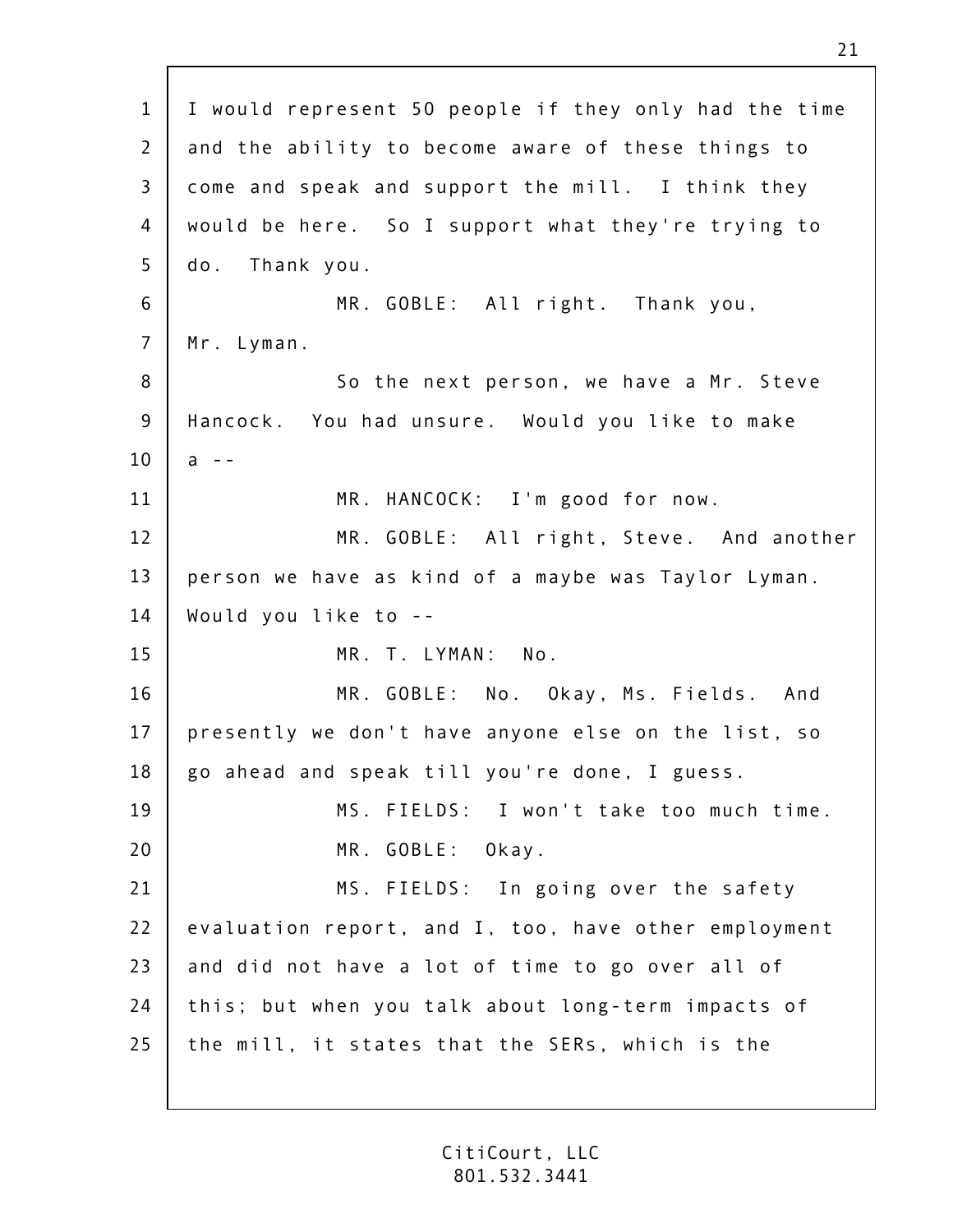| $\mathbf{1}$   | Safety Evaluation Report, which is the environmental  |
|----------------|-------------------------------------------------------|
| $\overline{2}$ | analysis that you're required to do for a major       |
| $\overline{3}$ | license amendment under the Atomic Energy Act; the    |
| 4              | Atomic Energy Act has specific requirements for       |
| 5              | agreement states, and the state of Utah is an         |
| 6              | agreement state under the NRC's regulation under the  |
| $\overline{7}$ |                                                       |
|                | Atomic Energy Act where the federal government has    |
| 8              | given the state of Utah the responsibility for        |
| $\overline{9}$ | regulating uranium mills in Utah.                     |
| 10             | But when you talk about long-term impacts,            |
| 11             | you don't really define what long-term impact means.  |
| 12             | The SER states that Cell 4B has been designed to      |
| 13             | provide reasonable assurance that radiological        |
| 14             | hazards will be suitably controlled for 1,000 years   |
| 15             | to the extent reasonably achievable, and in any case, |
| 16             | for at least 200 years. The federal regulations       |
| 17             | limit the technical assessment for -- the technical   |
| 18             | requirements for long-term containment of the         |
| 19             | tailings to that 200-year to 1,000-year period.       |
| 20             | However, we all know that those tailings              |
| 21             | are going to be there in perpetuity, forever. So 200  |
| 22             | to 1,000 years isn't a very long time period when you |
| 23             | think that they are going to be there forever and     |
| 24             | ever.                                                 |
| 25             | So eventually the liners will break down,             |
|                |                                                       |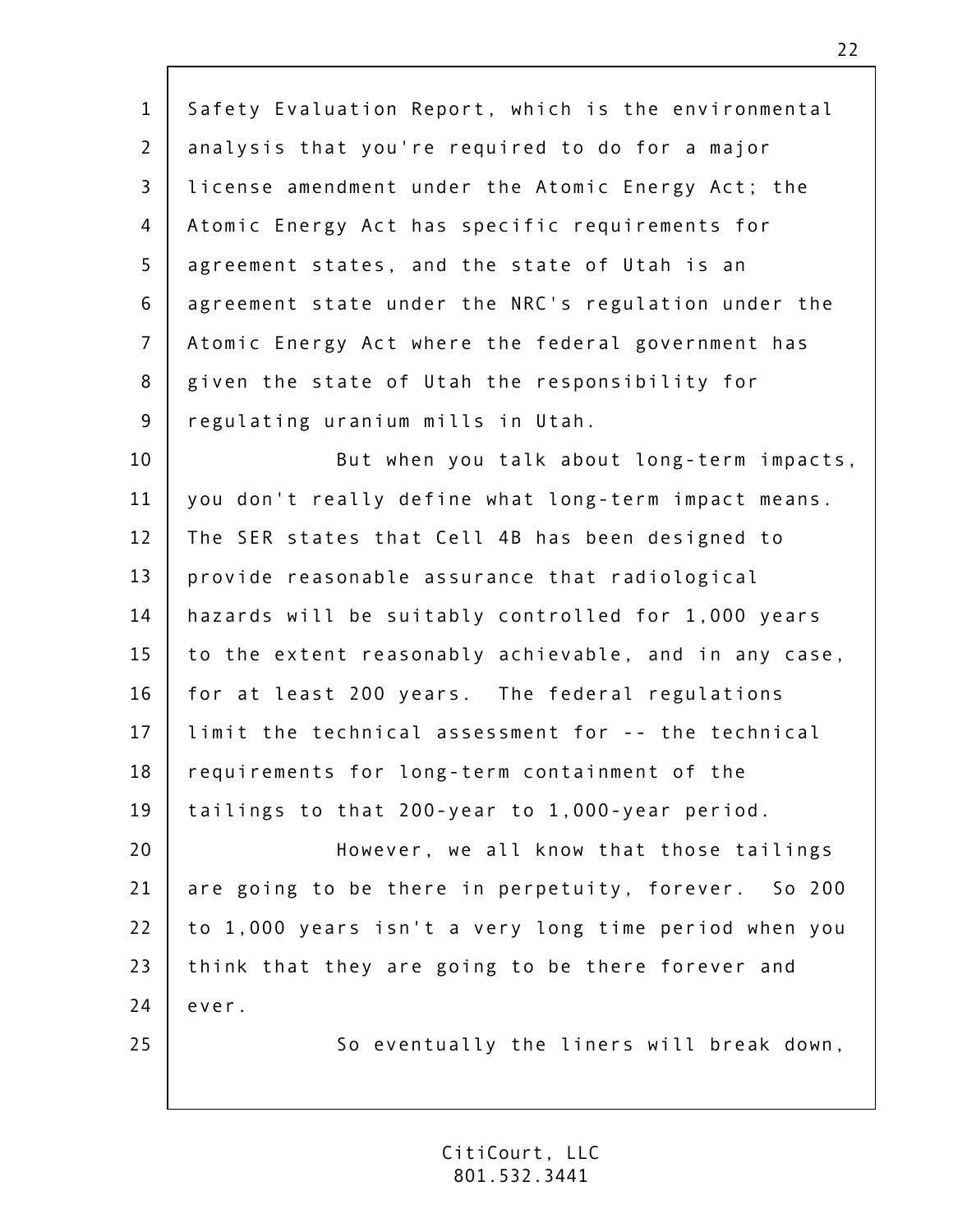| $\mathbf{1}$   | the tailings cover will erode, and eventually the     |
|----------------|-------------------------------------------------------|
| $\overline{2}$ | tailings and associated radioactive and               |
| $\overline{3}$ | nonradioactive contaminants will disperse into the    |
| 4              | air, water, and soil. It's not a matter of if, it's   |
| 5              | a matter of when. Most -- you, me, the people in      |
| 6              | this room are not going to be here then. But there    |
| $\overline{7}$ | still will be, hopefully, a population in this area.  |
| 8              | And I think when the Division of Radiation            |
| 9              | Control looks at the long-term impacts that they      |
| 10             | really have to at least honestly assess what's going  |
| 11             | to happen to those tailings 10,000 years from now --  |
| 12             | you know, 2,000, 10,000, 100,000 years from now.      |
| 13             | Also, in your SER you talk about isolation            |
| 14             | without ongoing maintenance. And I think the          |
| 15             | Division of Radiation Control in conjunction with the |
| 16             | NRC and in conjunction with the Department of Energy, |
| 17             | which now has responsibility, that's Department of    |
| 18             | Energy now has the responsibility for long-term       |
| 19             | maintenance for all the old type, what they call      |
| 20             | Title I uranium mills, and for any uranium mills,     |
| 21             | other uranium mills that have closed.                 |
| 22             | So they're finding out what the issues are            |
| 23             | even over the short period of time of 50 years from   |
| 24             | the closure of some of these sites. So they've been   |
| 25             | discovering what some of the long-term maintenance    |
|                |                                                       |

 $\sqrt{ }$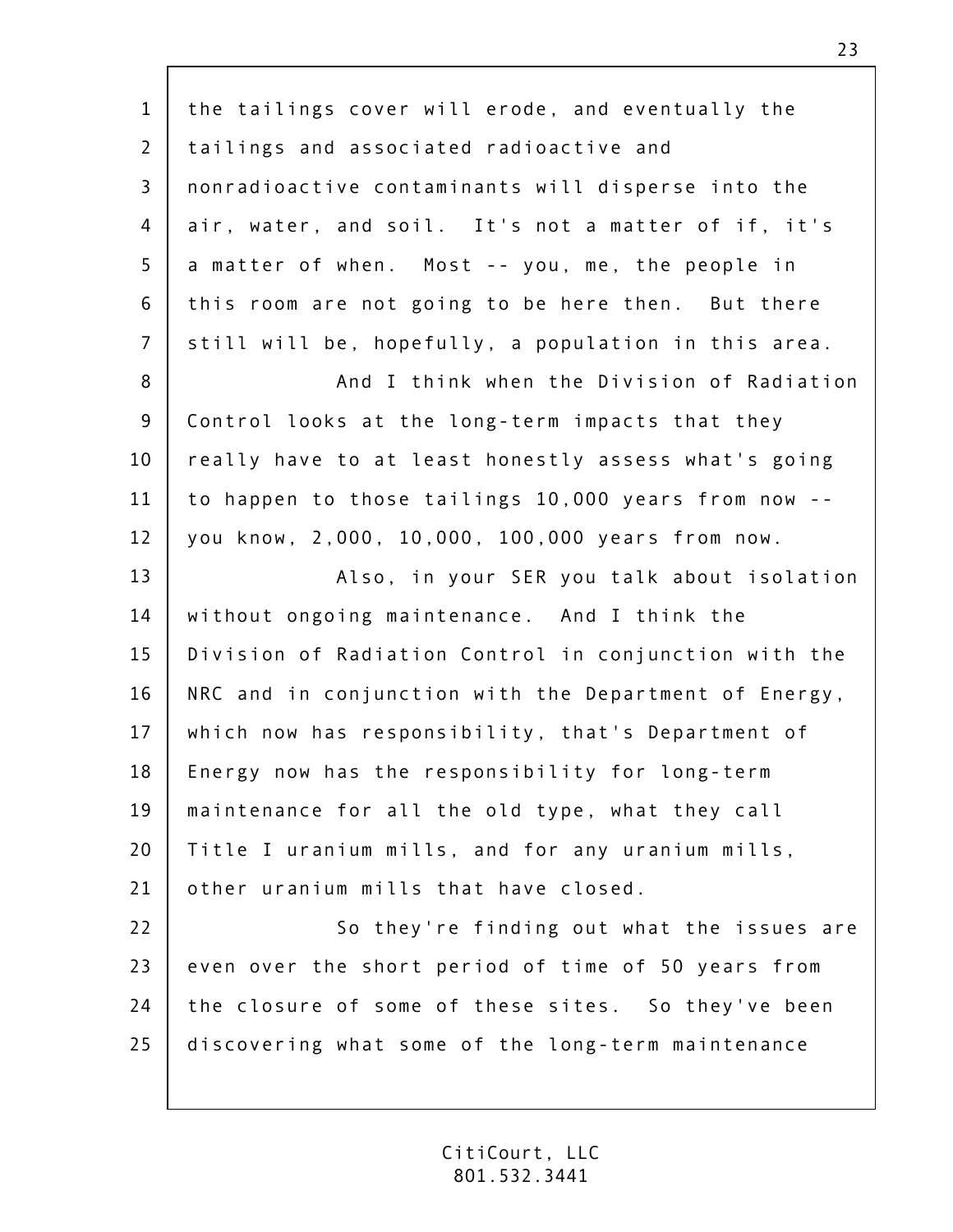| $\mathbf 1$<br>issues are, whether it's contamination of the<br>$\overline{2}$<br>3<br>uranium mills.<br>4<br>5<br>So they're looking at groundwater<br>6<br>$\overline{7}$<br>8<br>$9\,$<br>10<br>11<br>not as adequate as they had predicted.<br>12<br>So I think the Division of Radiation<br>13<br>14<br>15<br>maintenance scenario for White Mesa and for other<br>16<br>17<br>18<br>19<br>20<br>21<br>22<br>plan is adequate.<br>23<br>Thank you.<br>24<br>25 |                                                       |
|---------------------------------------------------------------------------------------------------------------------------------------------------------------------------------------------------------------------------------------------------------------------------------------------------------------------------------------------------------------------------------------------------------------------------------------------------------------------|-------------------------------------------------------|
|                                                                                                                                                                                                                                                                                                                                                                                                                                                                     |                                                       |
|                                                                                                                                                                                                                                                                                                                                                                                                                                                                     | groundwater. And in the west there are billions of    |
|                                                                                                                                                                                                                                                                                                                                                                                                                                                                     | gallons of groundwater that has been contaminated by  |
|                                                                                                                                                                                                                                                                                                                                                                                                                                                                     |                                                       |
|                                                                                                                                                                                                                                                                                                                                                                                                                                                                     |                                                       |
|                                                                                                                                                                                                                                                                                                                                                                                                                                                                     | contamination, they're looking at the erosion, and    |
|                                                                                                                                                                                                                                                                                                                                                                                                                                                                     | even now the Department of Energy is looking into     |
|                                                                                                                                                                                                                                                                                                                                                                                                                                                                     | different types of caps for mill tailings, because I  |
|                                                                                                                                                                                                                                                                                                                                                                                                                                                                     | think they're finding that some of the previously     |
|                                                                                                                                                                                                                                                                                                                                                                                                                                                                     | designed caps that have been put in place are really  |
|                                                                                                                                                                                                                                                                                                                                                                                                                                                                     |                                                       |
|                                                                                                                                                                                                                                                                                                                                                                                                                                                                     |                                                       |
|                                                                                                                                                                                                                                                                                                                                                                                                                                                                     | Control with the NRC and the DOE should take a harder |
|                                                                                                                                                                                                                                                                                                                                                                                                                                                                     | look at what really -- what is a realistic long-term  |
|                                                                                                                                                                                                                                                                                                                                                                                                                                                                     |                                                       |
|                                                                                                                                                                                                                                                                                                                                                                                                                                                                     | uranium mill tailing sites, whether in Utah or in     |
|                                                                                                                                                                                                                                                                                                                                                                                                                                                                     | other states, and take advantage of the new data and  |
|                                                                                                                                                                                                                                                                                                                                                                                                                                                                     | the new information that is being generated so that   |
|                                                                                                                                                                                                                                                                                                                                                                                                                                                                     | when this tailing cell and the other tailing cell at  |
|                                                                                                                                                                                                                                                                                                                                                                                                                                                                     | White Mesa are complete, have gone through operation, |
|                                                                                                                                                                                                                                                                                                                                                                                                                                                                     | they get covered, the plan, the long-term reclamation |
|                                                                                                                                                                                                                                                                                                                                                                                                                                                                     |                                                       |
|                                                                                                                                                                                                                                                                                                                                                                                                                                                                     |                                                       |
|                                                                                                                                                                                                                                                                                                                                                                                                                                                                     | MR. GOBLE: Thank you, Ms. Fields. Is                  |
|                                                                                                                                                                                                                                                                                                                                                                                                                                                                     | there anyone else who didn't sign up who would like   |
|                                                                                                                                                                                                                                                                                                                                                                                                                                                                     |                                                       |

 $\mathsf{r}$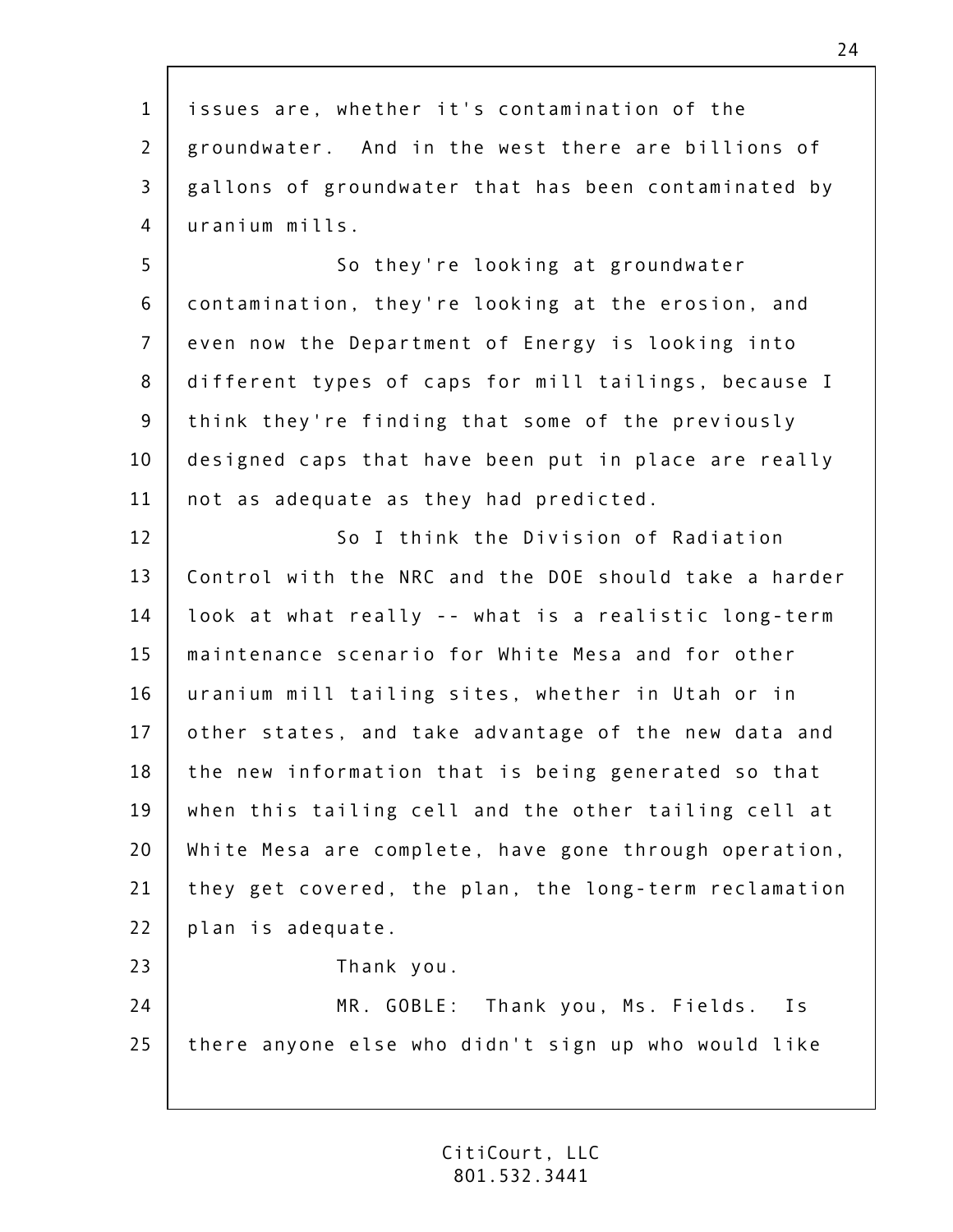1 2 3 4 5 6 7 8 9 10 11 12 13 14 15 16 17 18 19 20 21 22 23  $74$ 25 to speak now? MR. TURK: Is it possible for additional comment? MR. GOBLE: Absolutely, Mr. Turk. You can come up, absolutely. MR. TURK: The point that I would like to bring forward at this time is, following Katrina, that disaster on the Gulf Coast, which was devastating to our country, the Associated Press conducted a study to determine what city in the United States would be the safest city from natural disaster, and they came to the conclusion that Blanding would be that city. And that was an AP publication. I think that really speaks to the substructure of the land that we're in. We're not in an earthquake prone area. We don't have significant natural disturbance in this area. It would seem that if you're going to have a location to contain the materials that need to be contained when we're, you know, talking in terms of many years into the future, it would seem that this would be a place that would certainly rise to the top as a location that would have a long-term, secure dynamic coming from nature itself.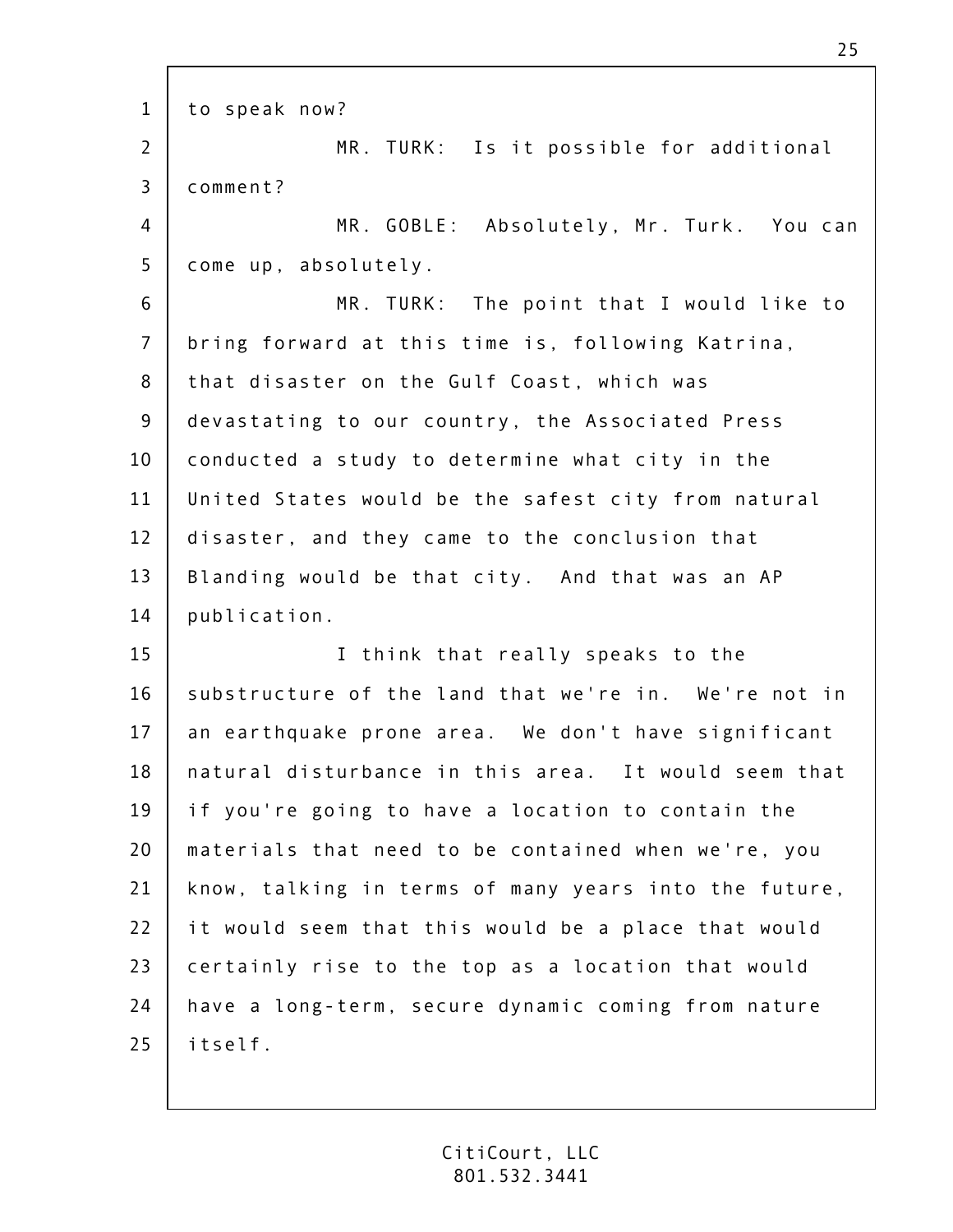| $\mathbf{1}$   | So with that in mind, I believe that                  |
|----------------|-------------------------------------------------------|
| $\overline{2}$ | this -- you know, with science, with nature, we have  |
| $\mathsf{3}$   | the potential to create what we need to create in     |
| 4              | order to produce the energy that this nation is going |
| 5              | to require.                                           |
| 6              | There's been a lot of debate about nuclear            |
| $\overline{7}$ | energy, and that's not what this meeting's about; but |
| 8              | on the green side of the equation, nuclear energy is  |
| 9              | free from a lot of the downsides of other energy      |
| 10             | forms. So I just want to add that part.               |
| 11             | MR. GOBLE: All right. Thank you,                      |
| 12             | Mr. Turk.                                             |
| 13             | Let's see. Also, Mr. Angel, do you have               |
| 14             | more? And then we'll follow up with Mr. Webb.         |
| 15             | MR. ANGEL: Bradley Angel. You know,                   |
| 16             | science that allows radioactive materials to be       |
| 17             | unprotected and unwatched and have no provisions for  |
| 18             | it for thousands of years after Denison Mines is gone |
| 19             | and we're all gone is a big problem. And as we all    |
| 20             | know, for example, in this area the wind blows pretty |
| 21             | fiercely, and leaving radioactive materials blowing.  |
| 22             | I would also ask you if the state agency is aware of  |
| 23             | any time, for example, that radioactive materials     |
| 24             | associated with this facility ended up not contained, |
| 25             | such as by the highway.                               |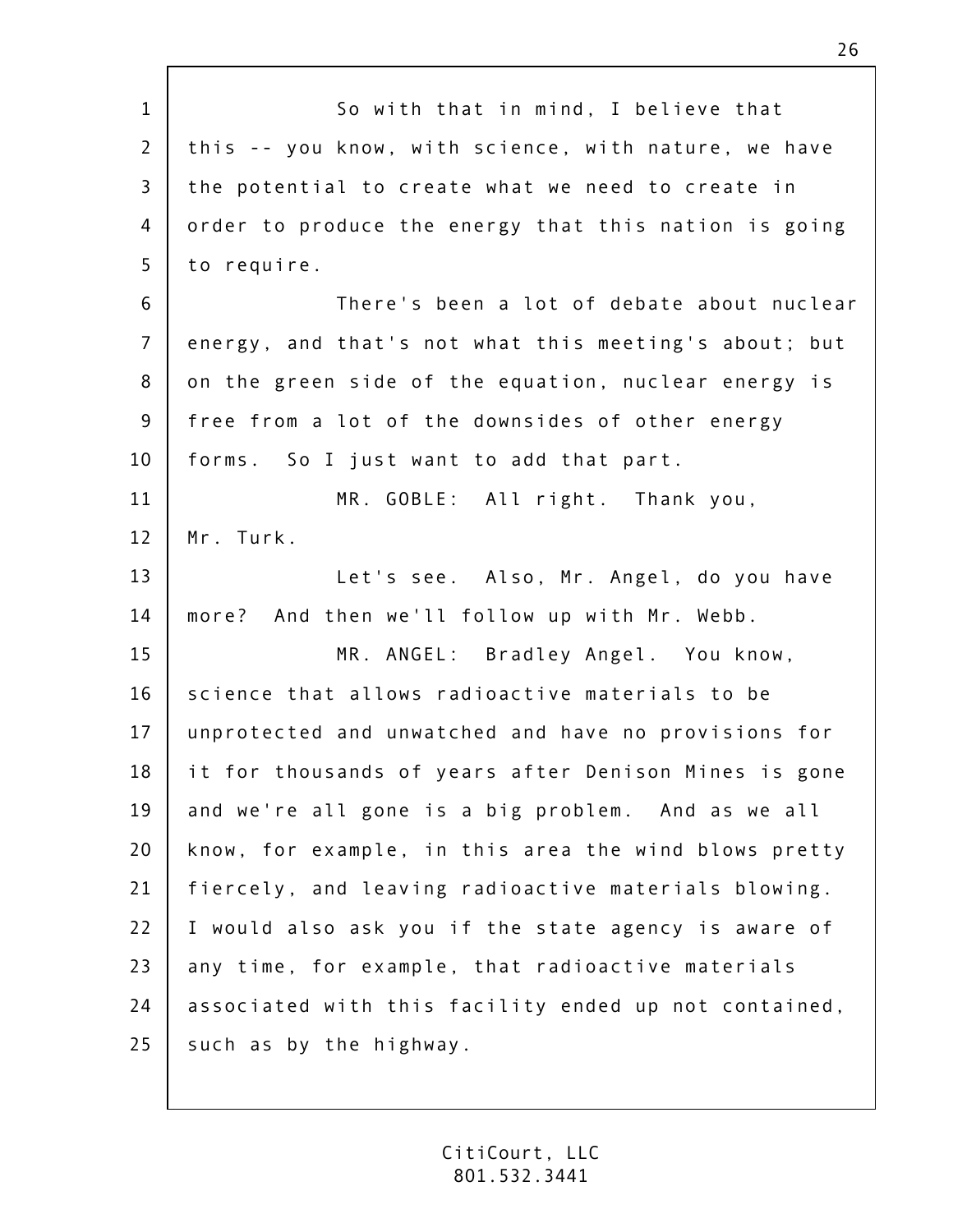| $\mathbf{1}$   | And again, you know, issues of what comes             |
|----------------|-------------------------------------------------------|
| $\overline{2}$ | out in the stack, particularly yellowcake. When was   |
| $\overline{3}$ | the last time? I think that's really important,       |
| 4              | because we're all in a need for good economy, for     |
| 5              | health as well. And I think that is more important    |
| 6              | than that. But, you know, people also have a right    |
| $\overline{7}$ | in our democracy to know what they're being exposed   |
| 8              | to, and I don't think that information's been fully   |
| $\overline{9}$ | disclosed; and I know for a fact in talking to a      |
| 10             | number of tribal members over the years, they did not |
| 11             | know, for example, that yellowcake was coming out of  |
| 12             | that stack. And that's unacceptable.                  |
| 13             | In terms of an economic boom, I think if              |
| 14             | you look at, in one short sentence, there's an        |
| 15             | economic boom in Moab right now resulting in the      |
| 16             | cleanup of the radioactive pile of tailings from the  |
| 17             | old Atlas Mill. But that's not a good situation.      |
| 18             | It's costing taxpayers millions and millions and      |
| 19             | millions of dollars. So I think we need to be         |
| 20             | protective of health.                                 |
| 21             | Also that, whatever your perspective, if              |
| 22             | you're for this facility, against it, don't know, I   |
| 23             | again want to say that it's not just enough that      |
| 24             | Mr. Bradford at White Mesa, Inc. knew about this. We  |
| 25             | know a number of tribal members, at least, I can't    |
|                |                                                       |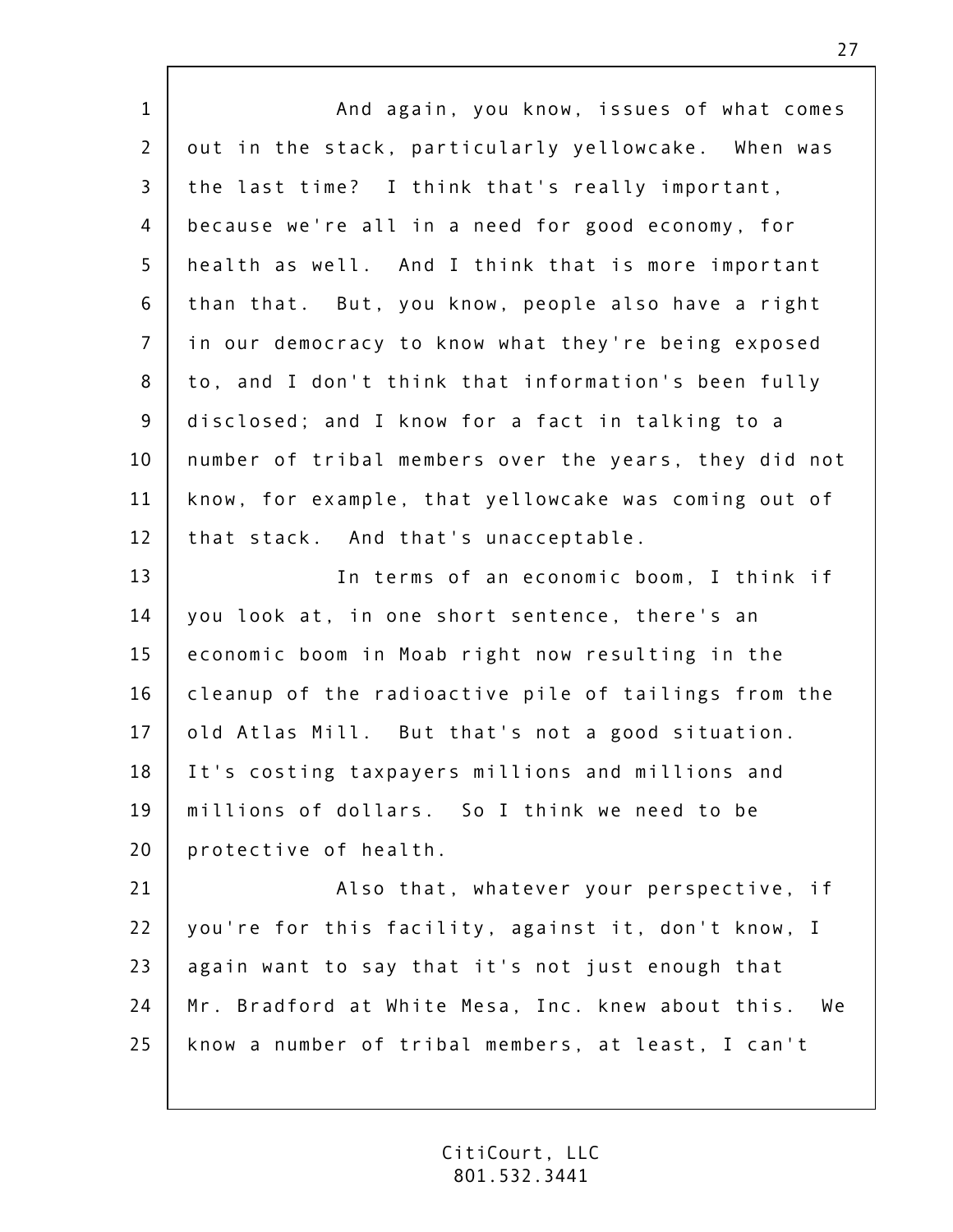1 2 3 4 5 6 7 8 9 10 11 12 13 14 15 16 17 18 19 20 21 22 23  $74$ 25 speak for all, had no idea this was going on tonight. And that's why I think the state has to do a better job and change the rules to ensure that in a democracy people have the right to exercise their democrat rights to participate in decisions that affect their lives, and that includes knowing about meetings like this. But thank you. MR. GOBLE: Thank you, Mr. Angel. Mr. Webb, you wanted to say more? MR. WEBB: I did. Just a couple points, hearing these additional comments. There's a lot of things, being in a city position and having to go through this process myself. In addition to a city manager, I'm also the environmental certifying officer for the city, state recognized. We've got to go through these processes all of the time. And there's a lot of these existing laws that we'd like to see changed one way or the other. It's been addressed here tonight. I think the state ought to change the rules. They ought to do this, they ought to do that. And some of those rules will probably go through a process of change. I also sat on the State Division of Drinking Water board for eight years, went through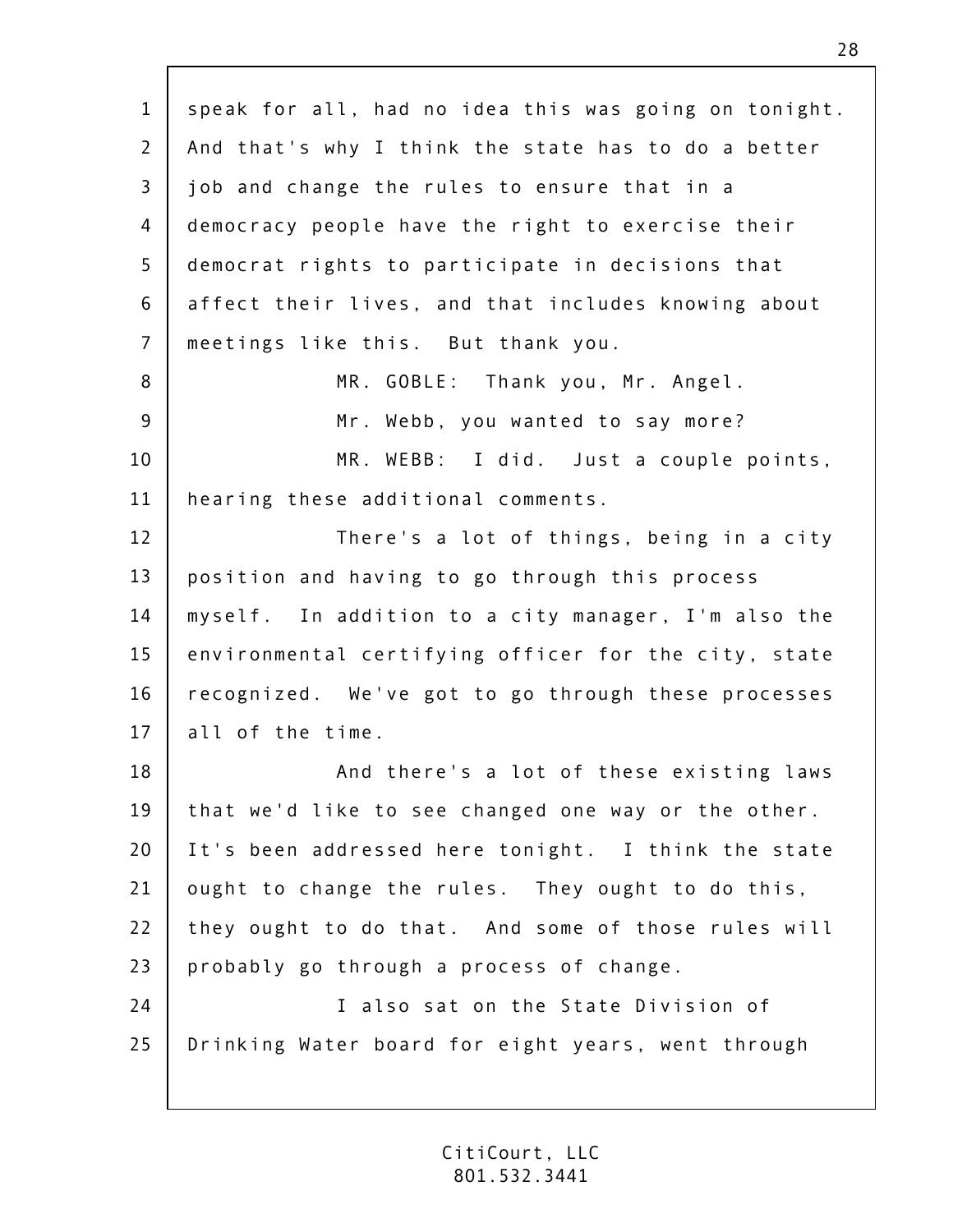| $\mathbf{1}$ | all kinds of processes and public processes in these  |
|--------------|-------------------------------------------------------|
| $\mathbf{2}$ | rules. And there's people that come in all the time   |
| 3            | saying, these rules need to change; we've got to get  |
| 4            | tougher, because what if, what if, what if.           |
| 5            | Well, some of those "what ifs," as we                 |
| 6            | discover more and the sciences change and they're     |
| 7            | saying that rules need to be changed, great, change   |
| 8            | them. But these applications before you today aren't  |
| $9\,$        | about those what ifs. And yeah, and this a good       |
| 10           | forum to encourage the state to change the rules.     |
| 11           | But these applications ought to be judged today on    |
| 12           | today's rules and the rules that are today in place.  |
| 13           | And if those rules at some point require additional   |
| 14           | monitoring, great.                                    |
| 15           | But I can tell you that the monitoring is             |
| 16           | happening, that the state ensures the monitoring's    |
| 17           | happening, and that the rules are being followed as   |
| 18           | they are in place. And so we encourage the state to   |
| 19           | make sure that when they judge these applications for |
| 20           | processes that they're judging them based on today's  |
| 21           | rules, not on hopes for changes in future rules, but  |
| 22           | those rules are changed today.                        |
| 23           | The other point that I wanted to make is              |
| 24           | with regard to archaeology. We understand the         |
| 25           | important heritage that comes to the citizens of our  |
|              |                                                       |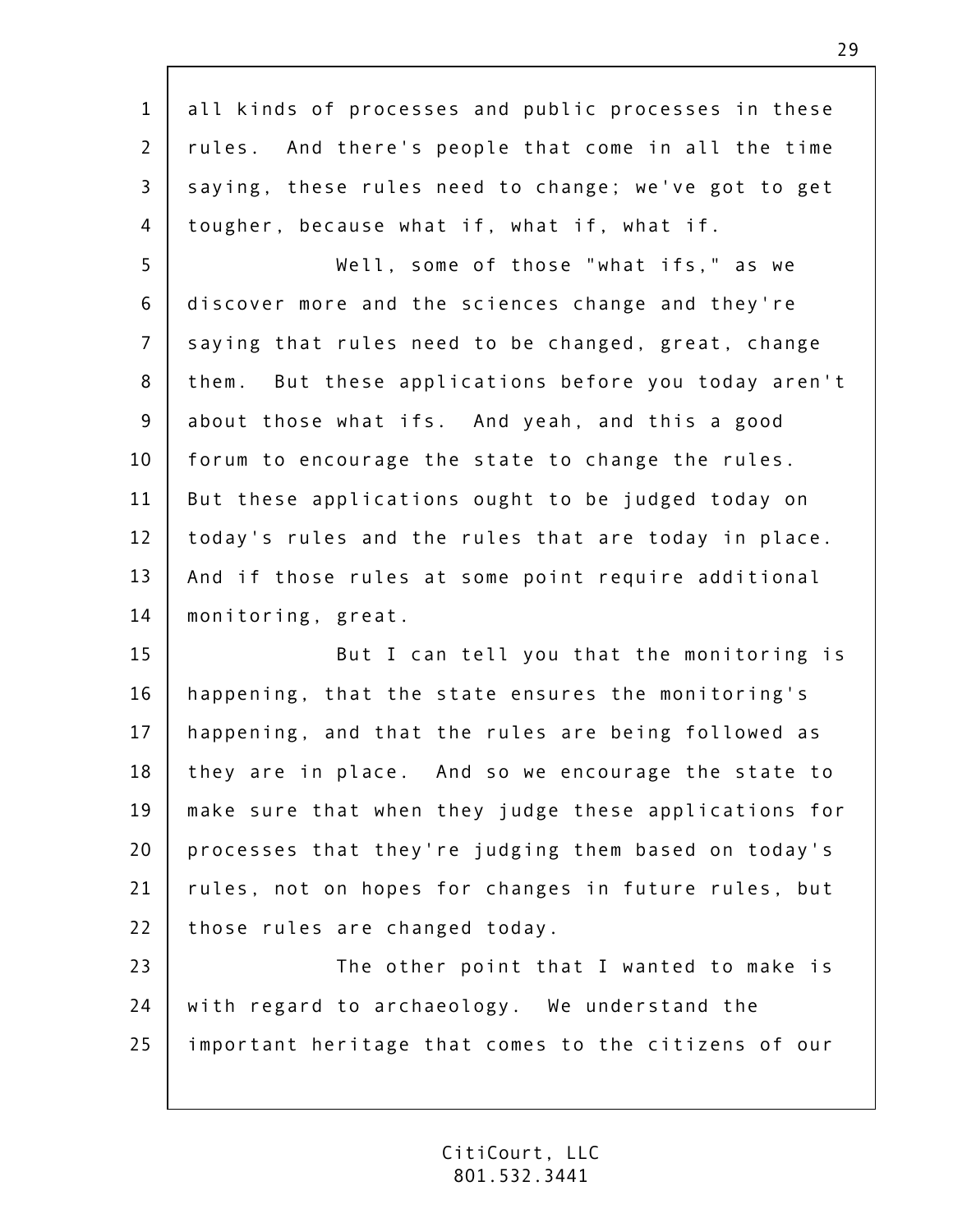| $\mathbf{1}$   | community in these archeological sites. The city of   |
|----------------|-------------------------------------------------------|
| $\overline{2}$ | Blanding is over 40 percent Native American, so we    |
| $\overline{3}$ | understand how important those sites are, and we      |
| 4              | spend as a city in doing our projects hundreds of     |
| 5              | thousands of dollars in collecting data, in analyzing |
| 6              | that data so that we can find out and make sure that  |
| $\overline{7}$ | we're not letting some valuable resource go or some   |
| 8              | valuable data go.                                     |
| $\overline{9}$ | But as we go to an area like our big                  |
| 10             | reservoir, when we went out there and put in out Big  |
| 11             | Fork Reservoir, there are so many sites in our area   |
| 12             | that nothing would happen if we didn't let any site   |
| 13             | go. So sometimes sites have to be mitigated. We       |
| 14             | collect all the data we can, and then a site is       |
| 15             | covered, or could even be lost after that process     |
| 16             | happens.                                              |
| 17             | So we understand that process is                      |
| 18             | happening, that these applications -- through these   |
| 19             | applications that that process is happening, that the |
| 20             | mill has spent hundreds of thousands of dollars in    |
| 21             | collecting data so that they too could move forward   |
| 22             | with their projects. And we would encourage that in   |
| 23             | this case, that these applications be approved.       |
| 24             | MR. GOBLE: Thank you, Mr. Webb.                       |
| 25             | Okay. If there's no one else that wanted              |
|                |                                                       |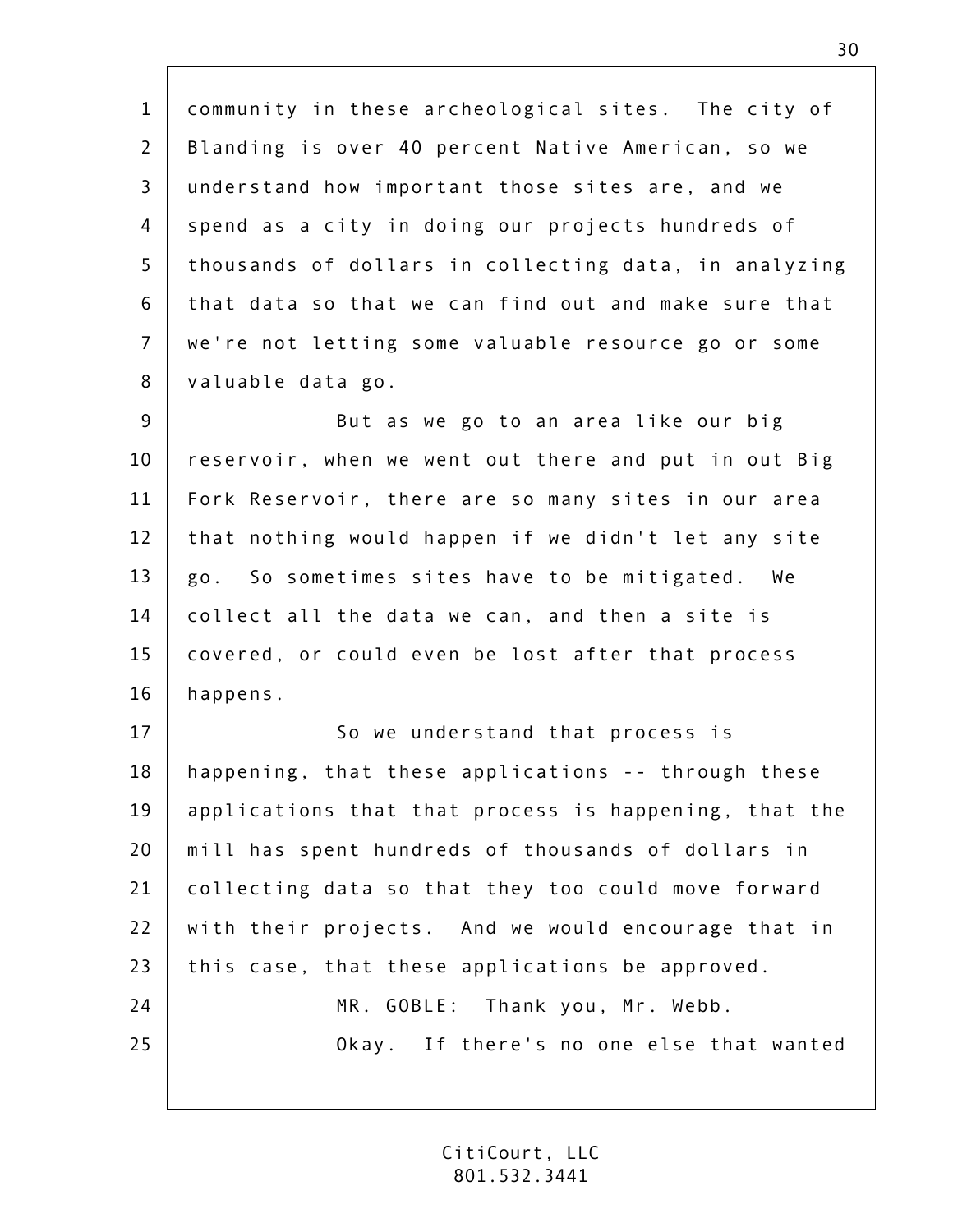1 2 3 4 5 6 7 8 9 10 11 12 13 14 15 16 17 18 19 20 21 22 23  $74$ 25 to speak, we don't have anyone else that signed up. We're scheduled until 9 o'clock. So what we'll do right now is, I'm going to go ahead and call a recess. We'll call a recess for -- let's see. Right now the time is -- it's 7:42. Let's call a recess until 8:15 and see if anyone shows up. For those that are here, you guys are welcome to stay. You might have more comment in the future. And we're going to be here for I guess the next half hour to see if anyone else wants to show up and make comments. So I'm going to go ahead and call a recess right now, and we'll take pretty much a half-hour break. (Recess from 7:42 p.m. to 8:15 p.m.) MR. GOBLE: The time is now 8:15. We'll go ahead and open back up the meeting. It looks like no one else has signed up to make public comment. So do any of you gentlemen who are here want to make comment? Okay. I just want to let you guys know that public comment can be received up to 5 o'clock on Monday, May 10th. And like I said, you can either e-mail that to me at pgoble@utah.gov, or you can go on our website and you can find our address and mail it to us. And so long as it has the postmarked date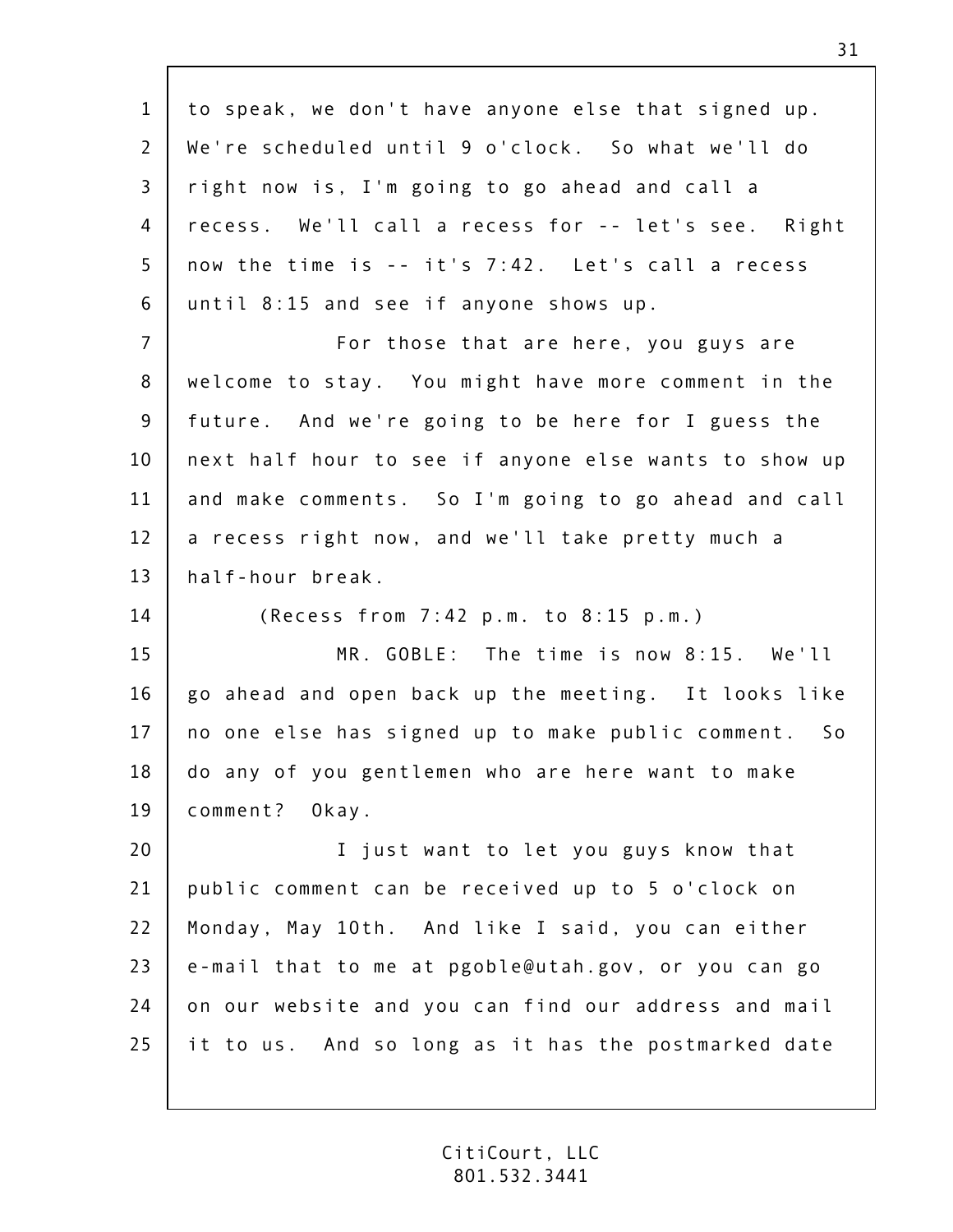of that date, May 10th, we'll accept it. I forgot to thank Vicky here. The person who was helping us today is Vicky McDaniel. I forgot to introduce her earlier today, so I wanted to do that now. Since we don't have anyone else to make public comment, I'm going to go ahead and call this meeting ended. So this meeting is now adjourned. Thank you for attending, and when we have one in the future, we'd like your presence again. So thank you very much. (Meeting adjourned at 8:16 p.m.) \* \* \*